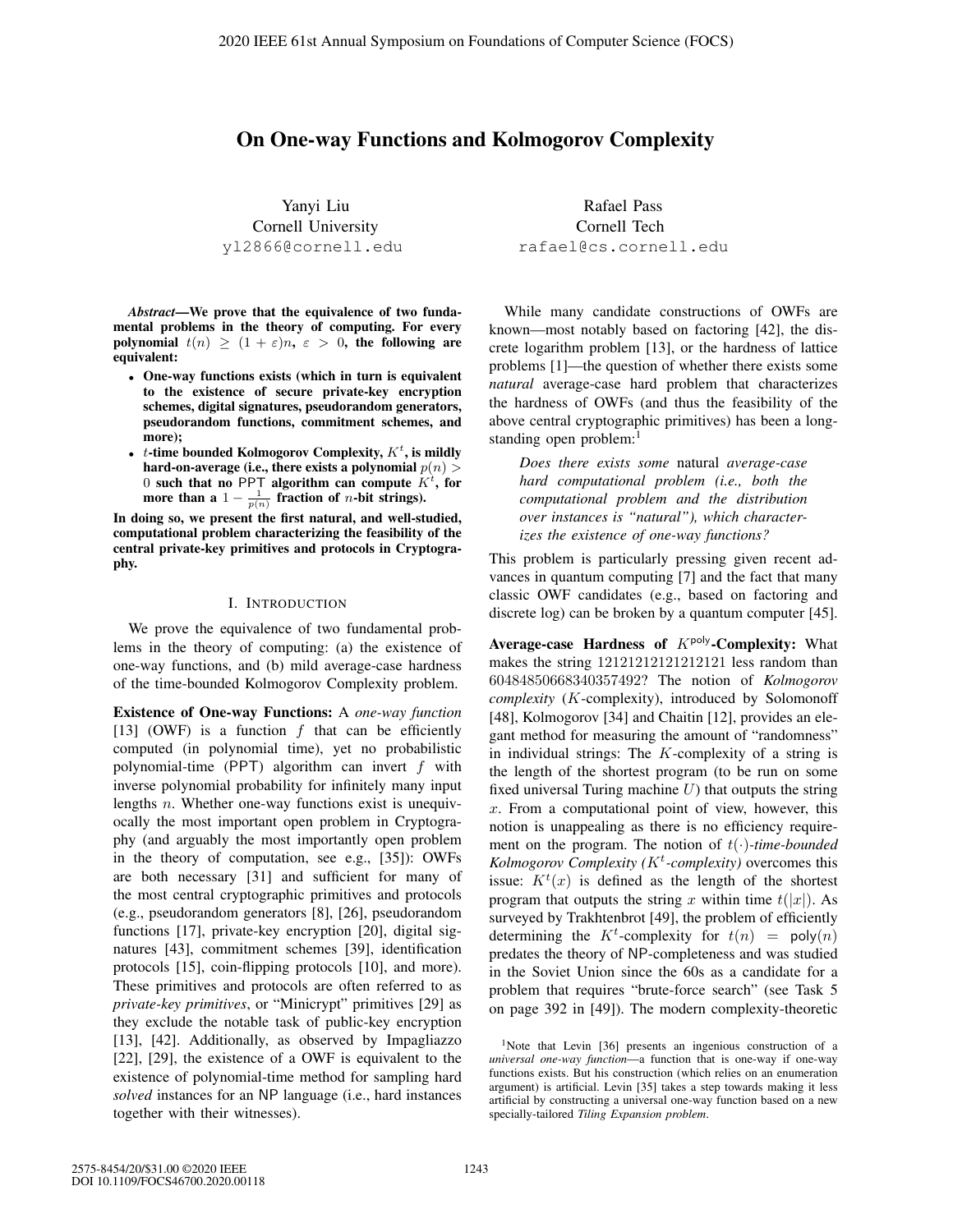study of this problem goes back to Sipser [46], Ko [33] and Hartmanis [25].

Intriguingly, Trakhtenbrot also notes that a "frequential" version of this problem was considered in the Soviet Union in the 60s: the problem of finding an algorithm that succeeds for a "high" fraction of strings  $x$ —in more modern terms from the theory of average-case complexity [37], whether  $K<sup>t</sup>$  can be computed by a heuristic algorithm with inverse polynomial error, over random inputs x. We say that  $K<sup>t</sup>$  is *mildly hard-onaverage (mildly HoA)* if there exists some polynomial  $p(\cdot) > 0$  such that every PPT fails in computing  $K^t(\cdot)$ <br>for at least a  $\frac{1}{\sqrt{t}}$  fraction of *n*-bit strings *x* for all for at least a  $\frac{1}{p(\cdot)}$  fraction of *n*-bit strings x for all<br>explorative large n and that  $K^{poly}$  is mildly He A if there sufficiently large n, and that  $K^{poly}$  is mildly HoA if there exists some polynomial  $t(n) > 0$  such that  $K<sup>t</sup>$  is mildly HoA. Our main result shows that the existence of OWFs is equivalent to mild average-case hardness of  $K^{poly}$ . In doing so, we resolve the above-mentionned open problem, and present the first natural (and well-studied) computational problem, characterizing the feasibility of the central private-key primitives in Cryptography.

Theorem 1. *The following are equivalent:*

- *One-way functions exist;*
- Kpoly *is mildly hard-on-average.*

In other words,

*Secure private-key encryption, digial dignatures, pseudorandom generators, pseudorandom functions, commitment schemes, etc., are* possible iff K<sup>poly</sup>-complexity is mildly hard-on*average.*

In fact, our main theorem is stronger than stated: we show that for *every* polynomial  $t(n) \geq (1 + \varepsilon)n$ , where  $\varepsilon > 0$  is a constant, mild average-case hardness of  $K<sup>t</sup>$ is equivalent to the existence of one-way functions.

On the Hardness of Approximating  $K^{\text{poly}}$ -complexity: Our connection between OWFs and  $K<sup>t</sup>$ -complexity has direct implications to the theory of  $K^t$ -complexity. Trakhtenbrot [49] also discusses average-case hardness of the *approximate*  $K^t$ -complexity problem: the problem of, given a random  $x$ , outputting an "approximation"  $y$ that is  $\beta(|x|)$ -close to  $K^t(x)$  (i.e.,  $|K^t(x) - y| \leq \beta(|x|)$ ).<br>He observes that there is a trivial heuristic approximation He observes that there is a trivial heuristic approximation algorithm that succeeds with probability approaching 1 (for large enough n): Given x, simply output |x|. In fact, this trivial algorithm produces a  $(d \log n)$ -approximation with probability  $\geq 1 - \frac{1}{n^d}$  over random *n*-bits strings.<sup>2</sup> We note that our proof that OWFs imply mild averagecase hardness of  $K^{poly}$  actually directly extends to show that  $K^{poly}$  is mildly-HoA also to  $(d \log n)$ -approximate. We thus directly get:

Theorem 2. *If* Kpoly *is mildly hard-on-average, then for every constant d, K*<sup>poly</sup> *is mildly hard-on-average to* (<sup>d</sup> log <sup>n</sup>)*-approximate.*

In other words, any efficient algorithm that only slightly beats the success probability of the "trivial" approximation algorithm, can be used to break OWFs.

Existential v.s. Constructive  $K<sup>t</sup>$  complexity: Trakhtenbrot [49] considers also "constructive" variant of the  $K<sup>t</sup>$ -complexity problem, where the task of the solver is to, not only determine the  $K<sup>t</sup>$ -complexity of a string x, but to also output a minimal-length program  $\Pi$  that generates  $x$ . We remark that for our proof that mild average-case hardness of  $K^{poly}$  implies OWFs, it actually suffices to assume mild average-case hardness of the "constructive"  $K<sup>poly</sup>$  problem, and thus we obtain an equivalence between the "existential" and "constructive" versions of the problem in the average-case regime.

On Decisional Time-Bounded Kolmogorov Complexity Problems: We finally note that our results also show an equivalence between one-way functions and mild average-case hardness of a *decisional K*<sup>poly</sup> problem: Let MINK<sup>t</sup>[s] denote the set of strings x such that  $K^{t(|x|)}/x \leq s(|x|)$  Our proof directly shows that there  $K^{t(|x|)}(x) \leq s(|x|)$ . Our proof directly shows that there exists some constant c such that for every constant  $\varepsilon > 0$ . exists some constant c such that for every constant  $\varepsilon > 0$ , every  $t(n) \ge (1 + \varepsilon)n$ , and letting  $s(n) = n - c \log n$ , mild average-case hardness of the language  $MINK^t[s]$ <br>(with respect to the uniform distribution over instances) (with respect to the uniform distribution over instances) is equivalent the existence of one-way functions.

# *A. Related Work*

We refer the reader to Goldreich's textbook [16] for more context and applications of OWFs (and complexitybased cryptography in general); we highly recommend Barak's survey on candidate constructions of one-way functions [9]. We refer the reader to the textbook of Li and Vitanyi [38] for more context and applications of Kolmogorov complexity; we highly recommend Allender's surveys on the history, and recent applications, of notions of time-bounded Kolmogorov complexity [2]– [4].

On Connections between  $K^{poly}$ -complexity and OWFs: We note that some (partial) connections between  $K<sup>t</sup>$ -complexity and OWFs already existed in the literature:

- Results by Kabanets and Cai [32] and Allender et al [5] show that the existence of OWFs implies that Kpoly must be *worst-case* hard to compute; their results will be the starting point for our result that OWFs also imply *average-case hardness* of  $K^{poly}$ .
- Allender and Das [6] show that every problem in **SZK** (the class of promise problems having statistical zero-knowledge proofs [21]) can be solved in probabilistic polynomial-time using a

<sup>&</sup>lt;sup>2</sup>At most  $2^{n-d \log n}$  out of  $2^n$  strings have K<sup>t</sup>-complexity that is smaller than  $n - d \log n$ .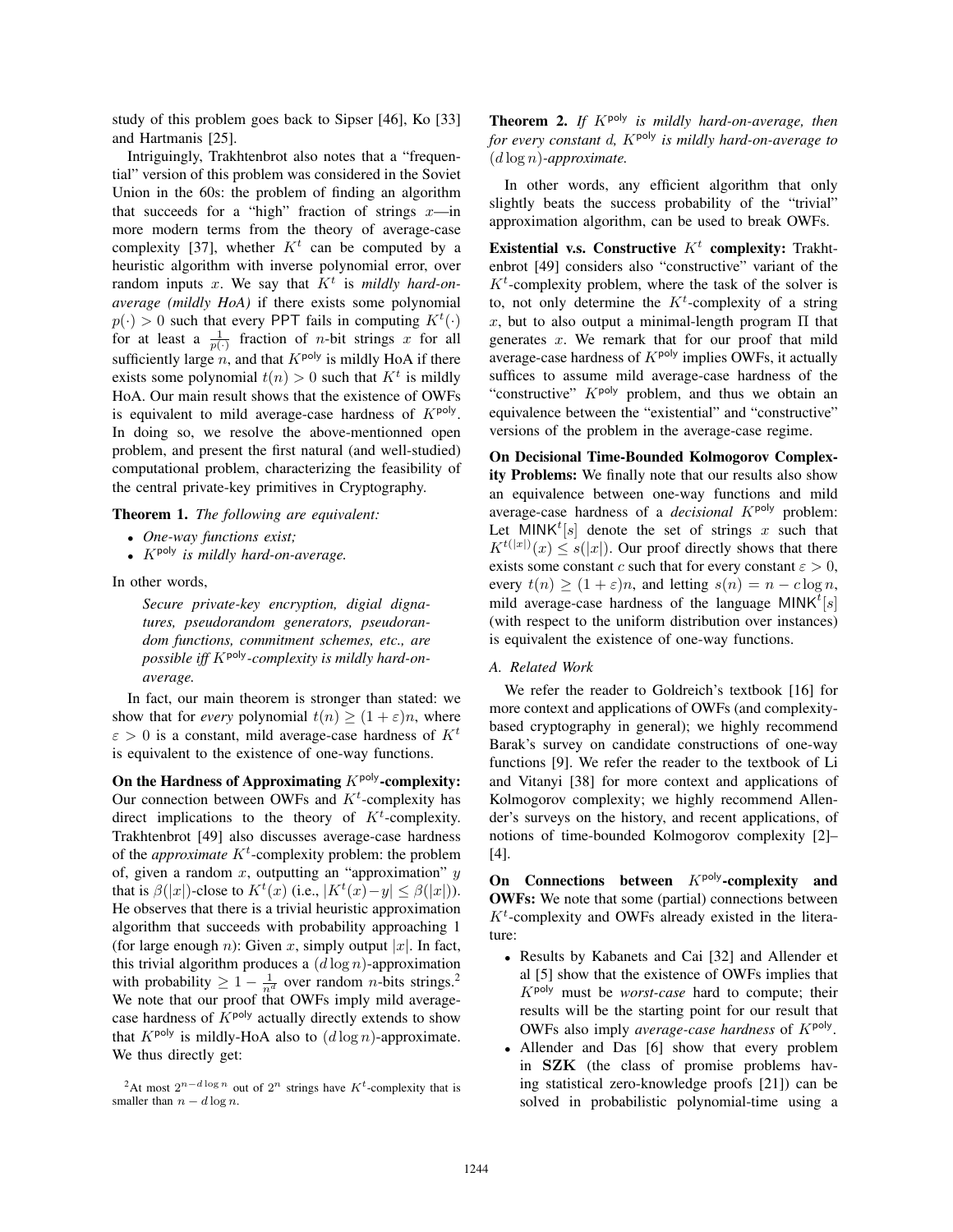$K<sub>poly</sub>$ -complexity oracle. Furthermore, Ostrovsky and Wigderson [40], [41] show that if **SZK** contains a problem that is hard-on-average, then OWFs exist. In contrast, we show the existence of OWFs assuming only that  $K^{poly}$  is hard-on-average.

• A very recent elegant work by Santhanam [44] is also explicitly motivated by the above-mentionned open problem, and presents an intruiging connection between one-way functions and error-less averagecase hardness of the *circuit minimization problem* (MCSP) [32]—i.e., the problem of, given a truth table of a boolean function, determining the size of the smallest circuit that computes the function; the MCSP problem is closely related to the timebounded Kolmogorov complexity problem [5], [49]. Santhanam proves equivalence between OWFs and errorless average-case hardness of MCSP under a new (and somewhat complicated) conjecture that he introduces. We emphasize that, in contrast, our equivalence is unconditional.

On Worst-case to Average-case Reductions for  $K^{\text{poly}}$ complexity: We highlight a very elegant recent result by Hirahara [27] that presents a worst-case (approximation) to average-case reduction for  $K^{\text{poly}}$ -complexity. Unfortunately, his result only gives average-case hardness w.r.t. *errorless heuristics*—namely, heuristics that always provide either the correct answer or output  $\perp$  (and additionally only output  $\perp$  with small probability). For our construction of a OWF, however, we require averagecase hardness of  $K<sup>t</sup>$  also with respect to heuristics that may err (with small probability). Santhanam [44], independently, obtains a similar result for a related problem.

Hirahara notes that it is an open problem to obtain a worst-case to average-case reduction for  $K^{\text{poly}}$  w.r.t. heuristics that may err. Let us emphasize that averagecase hardness w.r.t. errorless heuristics is a much weaker property that just "plain" average-case hardness (with respect to heuristics that may err): Consider a random 3SAT formula on  $n$  variables with  $1000n$  clauses. It is well-known that, with high probability, the formula is not be satisfiable. Thus, there is a trivial heuristic algorithm for solving 3SAT on such random instances by simply outputting "No". Yet, the question of whether there exists an efficient *errorless* heuristic for this problem is still open, and non-existence of such an algorithm is implied by Feige's Random 3SAT conjecture [14].

On Universal Extrapolation: Impagliazzo and Levin [30] consider a problem of *universal extrapolation*: Roughly speaking, extrapolation with respect to some polynomial-time Turing machine M requires, given some prefix string  $x_{pre}$ , sampling a random continuation  $x_{post}$  such that M (on input a random tape) generates  $x_{pre}||x_{post}$ . Universal extrapolation is said to be possible if *all* polynomial-time Turing machines can be extrapolated. Impagliazzo and Levin demonstrate the equivalence of one-way functions and the infeasibility of universal extrapolation.

As suggested by an anonymous FOCS reviewer, universal extrapolation seems related to time-bounded Kolmogorov complexity: Extrapolation with respect to a *universal* Turing machine should, intuitively, be equivalent to *approximating*  $K^{poly}$  (for random string x) by counting the number of possible continuations  $x_{post}$  to a prefix  $x_{pre}$  of x: Strings with small  $K^{poly}$ -complexity should have many possible continuation, while strings with large  $K^{poly}$ -complexity should have few.

While this method may perhaps be used to obtain an alternative proof of one direction (existence of one-way function from hardness of  $K^{poly}$ ) of our main theorem, as far as we can tell, the actual proof is non-trivial and would result in a significantly weaker conclusion than what we obtain: It would only show that average-case hardness of *approximating*  $K^{poly}$  implies infeasibility of universal extrapolation and thus one-way functions, whereas we show that even average-case hardness of *exactly* computing  $K^{poly}$  implies the existence of oneway functions.

For the converse direction, the infeasibility of universal extrapolation only means that there exists *some* polynomial-time Turing machine  $M$  that is hard to extrapolate, and this  $M$  is not necessarily a universal Turing machine. It is not *a-priori* clear whether infeasibility of extrapolation w.r.t. some  $M$  implies infeasibility of extrapolation w.r.t. a *universal* Turing machine.

A direct corollary of our main theorem is a formal connection between universal extrapolation and average-case hardness of  $K^{poly}$ : Infeasibility of universal extrapolation is equivalent to mild average-case hardness of  $K^{poly}$ (since by [30], infeasibility of universal extrapolation is equivalent to the existence of one-way functions).

# *B. Proof outline*

We provide an outline for the proof of Theorem 1.

OWFs from Avg-case  $K^{poly}$ -Hardness: We show that if  $K<sup>t</sup>$  is mildly average-case hard for some polynomial  $t(n) > 0$ , then a weak one-way function exists<sup>3</sup>; the existence of (strong) one-way functions then follows by Yao's hardness amplification theorem [50]. Let  $c$ be a constant such that every string  $x$  can be output by a program of length  $|x| + c$  (running on the fixed Universal Turing machine  $U$ ). Consider the function  $f(\ell||\Pi')$ , where  $\ell$  is a bitstring of length  $\log(n+c)$  and  $\Pi'$ <br>is a bitstring of length  $n+c$ , that lets  $\Pi$  be the first  $\ell$  bits is a bitstring of length  $n+c$ , that lets  $\Pi$  be the first  $\ell$  bits

<sup>&</sup>lt;sup>3</sup>Recall that an efficiently computable function  $f$  is a weak OWF if there exists some polynomial  $q > 0$  such that f cannot be efficiently<br>inverted with probability better than  $1 - \frac{1}{q}$  for sufficiently large n inverted with probability better than  $1 - \frac{1}{q(n)}$  for sufficiently large *n*.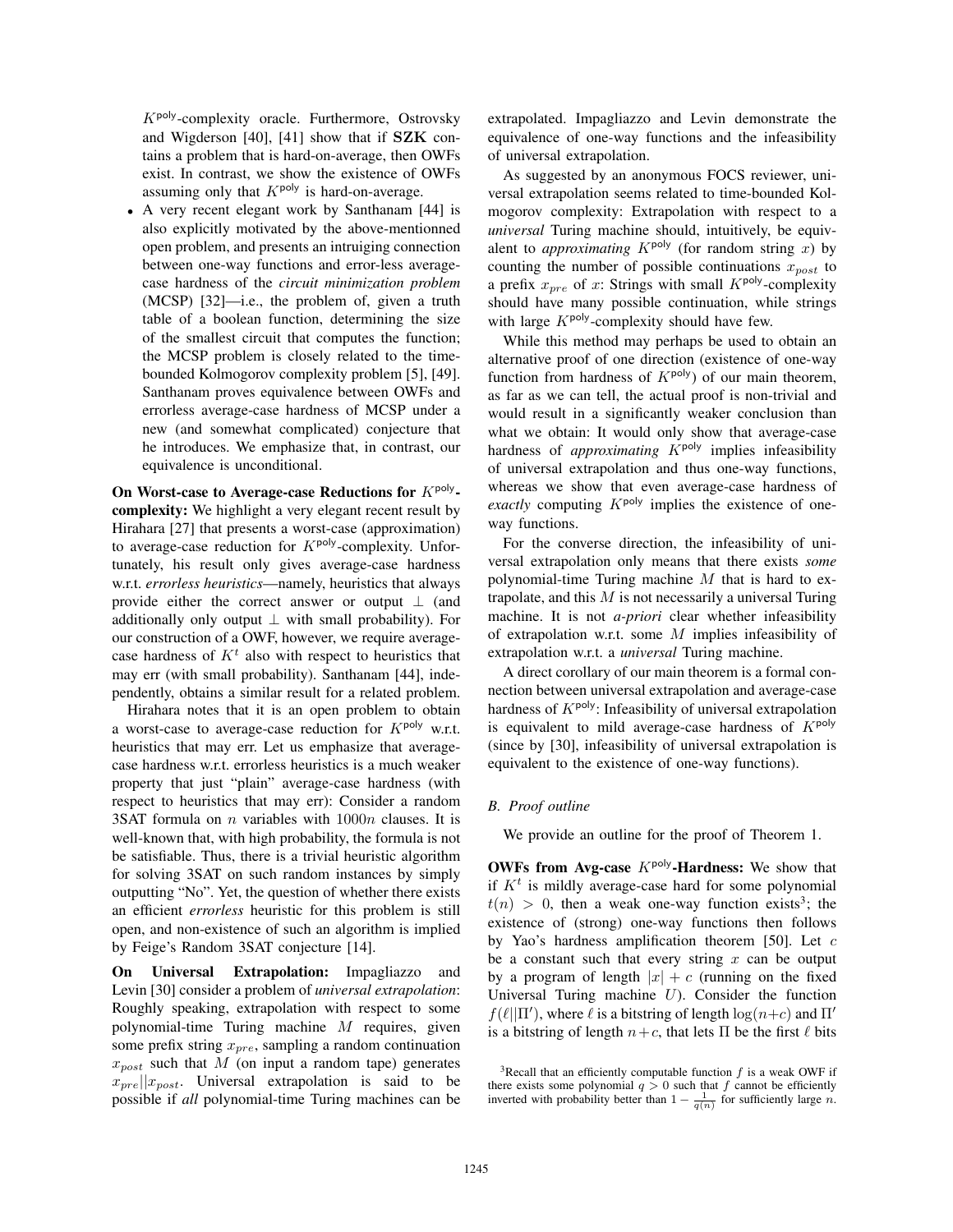of  $\Pi'$ , and outputs  $\ell || y$  where y is the output generated<br>by running the program  $\Pi^4$  for  $t(n)$  steps <sup>5</sup> by running the program  $\Pi^4$  for  $t(n)$  steps.<sup>5</sup>

We aim to show that if  $f$  can be inverted with high probability—significantly higher than  $1 - 1/n$  then  $K^t$ -complexity of *random strings*  $z \in \{0, 1\}^n$  can be computed with high probability. Our heuristic  $\mathcal{H}$ be computed with high probability. Our heuristic  $H$ , given a string z, simply tries to invert f on  $\ell || z$  for all  $\ell \in [n+c]$ , and outputs the smallest  $\ell$  for which inversion succeeds.6 First, note that since every length  $\ell \in [n+c]$  is selected with probability  $1/(n+c)$ , the inverter must still succeed with high probability even if we condition the output of the one-way function on any particular length  $\ell$  (as we assume that the oneway function inverter fails with probability significantly smaller than  $\frac{1}{n}$ ). This, however, does not suffice to prove that the heuristic works with high probability, as the string  $y$  output by the one-way function is not uniformly distributed (whereas we need to compute the  $K^t$ complexity for uniformly chosen strings). But, we show using a simple counting argument that  $y$  is not too "far" from uniform in relative distance. The key idea is that for every string z with  $K^t$ -complexity w, there exists some program  $\Pi_z$  of length w that outputs it; furthermore, by our assumption on c,  $w \leq n + c$ . We thus have that  $f(U_{n+c+log(n+c)})$  will output  $w||z$  with probability at least  $\frac{1}{n+c} \cdot 2^{-w} \ge \frac{1}{n+c} \cdot 2^{-(n+c)} = \frac{2^{-n}}{O(n)}$  (we need to pick the right length, and next the right program). So, if the heuristic fails with probability  $\delta$ , then the one-way function inverter must fail with probability at least  $\frac{\delta}{O(n)}$ ,<br>which leads to the conclusion that  $\delta$  must be small (as we which leads to the conclusion that  $\delta$  must be small (as we assumed the inverter fails with probability significantly smaller than  $\frac{1}{n}$ ).

Avg-case  $K^{poly}$ -Hardness from EP-PRGs: To show the converse direction, our starting point is the earlier result by Kabanets and Cai [32] and Allender et al [5] which shows that the existence of OWFs implies that  $K<sup>t</sup>$ -complexity, for every sufficiently large polynomial  $t(\cdot)$ , must be *worst-case* hard to compute. In more detail, they show that if  $K^t$ -complexity can be computed in polynomial-time for *every* input  $x$ , then pseudo-random generators (PRGs) cannot exist (and PRGs are implied by OWF by [26]). This follows from the observations that (1) random strings have high  $K<sup>t</sup>$ -complexity with overwhelming probability, and (2) outputs of a PRG always have small  $K^t$ -complexity as long as  $t(n)$  is<br>sufficiently greater than the running time of the PRG (as sufficiently greater than the running time of the PRG (as the seed plus the constant-sized description of the PRG suffice to compute the output). Thus, using an algorithm that computes  $K^t$ , we can easily distinguish outputs of the PRG from random strings—simply output 1 if the  $K^t$ -complexity is high, and 0 otherwise. This method, however, relies on the algorithm working for *every* input. If we only have access to a heuristic  $\mathcal{H}$  for  $K^t$ , we have no guarantees that  $H$  will output a correct value when we feed it a pseudorandom string, as those strings are *sparse* in the universe of all strings.<sup>7</sup>

To overcome this issue, we introduce the concept of an *entropy-preserving PRG (EP-PRG)*. This is a PRG that expands the seed by  $O(\log n)$  bits, while ensuring that the output of the PRG loses at most  $O(\log n)$  bits of *Shannon entropy*—it will be important for the sequel that we rely on Shannon entropy as opposed to min-entropy. In essence, the PRG preserves (up to an additive term of  $O(\log n)$  the entropy in the seed s. We next show that any good heuristic  $\mathcal{H}$  for  $K^t$  can break such an EP-PRG. The key point is that since the output of the PRG is entropy preserving, by an averaging argument, there exists a  $1/n$  fraction of "good" seeds S such that, conditioned on the seed belonging to S, the output of the PRG on input seeds of length n has *min-entropy*  $n-O(\log n)$ . This means that the probability that H fails to compute  $K<sup>t</sup>$  on output of the PRG, conditioned on picking a "good" seed, can increase at most by a factor  $poly(n)$ . We conclude that H can be used to determine (with sufficiently high probability) the  $K<sup>t</sup>$ -complexity for both random strings and for outputs of the PRG.

EP-PRGs from Regular OWFs: We start by noting that the standard Blum-Micali-Goldreich-Levin [11], [19] PRG construction from one-way *permutations* is entropy preserving. To see this, recall the construction:

$$
G_f(s, h_{GL}) = f(s)||h_{GL}||h_{GL}(s)
$$

where f is a one-way permutation and  $h_{GL}$  is a hardcore function for  $f$ —by [19], we can select a random hardcore function  $h_{GL}$  that output  $O(\log n)$  bits. Since f is a permutation, the output of the PRG fully determines the input and thus there is actually no entropy loss. We next show that the PRG construction of [16], [18], [26], [51] from *regular* OWFs also is an EP-PRG. We

<sup>4</sup>Formally, the program/description Π is an encoding of a pair  $(M, w)$  where M is a Turing machine and w is some input, and we evaluate  $M(w)$  on the Universal Turing machine U.

<sup>&</sup>lt;sup>5</sup>We remark that although our construction of the function f is somewhat reminiscent of Levin's construction of a universal OWF, the actual function (and even more so the analysis) is actually quite different. Levin's function  $\hat{f}$ , roughly speaking, parses the input into a Turing machine M of length  $\log n$  and an input x of length n, and next outputs  $M(x)$ . As he argues, if a OWF  $f'$  exists, then with probability  $\frac{1}{f} \hat{f}$  will compute output  $f'(x)$  for a randomly selected x, and is thus  $\frac{1}{n}$ , *J* will compute output *J'* (*x*) for a randomly selected *x*, and is thus hard to invert. In contrast, in our candidate OWF construction, the key  $\frac{1}{n}$ ,  $\hat{f}$  will compute output  $f'(x)$  for a randomly selected x, and is thus<br>hard to invert. In contrast, in our candidate OWE construction, the key idea is to *vary the length* of a "fully specified" program Π (including an input).

 ${}^{6}$ Or, in case, we also want to break the "constructive"  $K^{poly}$  problem, we also output the  $\ell$ -bit truncation of the program  $\Pi'$  output by the inverter inverter.

<sup>&</sup>lt;sup>7</sup>We note that, although it was not explictly pointed out, their argument actually also extends to show that  $K<sup>t</sup>$  does not have an *errorless* heuristic assuming the existence of PRGs. The point is that even on outputs of the PRG, an errorless heuristic must output either a small value or  $\perp$  (and perhaps always just output  $\perp$ ). But for random strings, the heuristic can only output ⊥ with small probability. Dealing with heuristics that may err will be more complicated.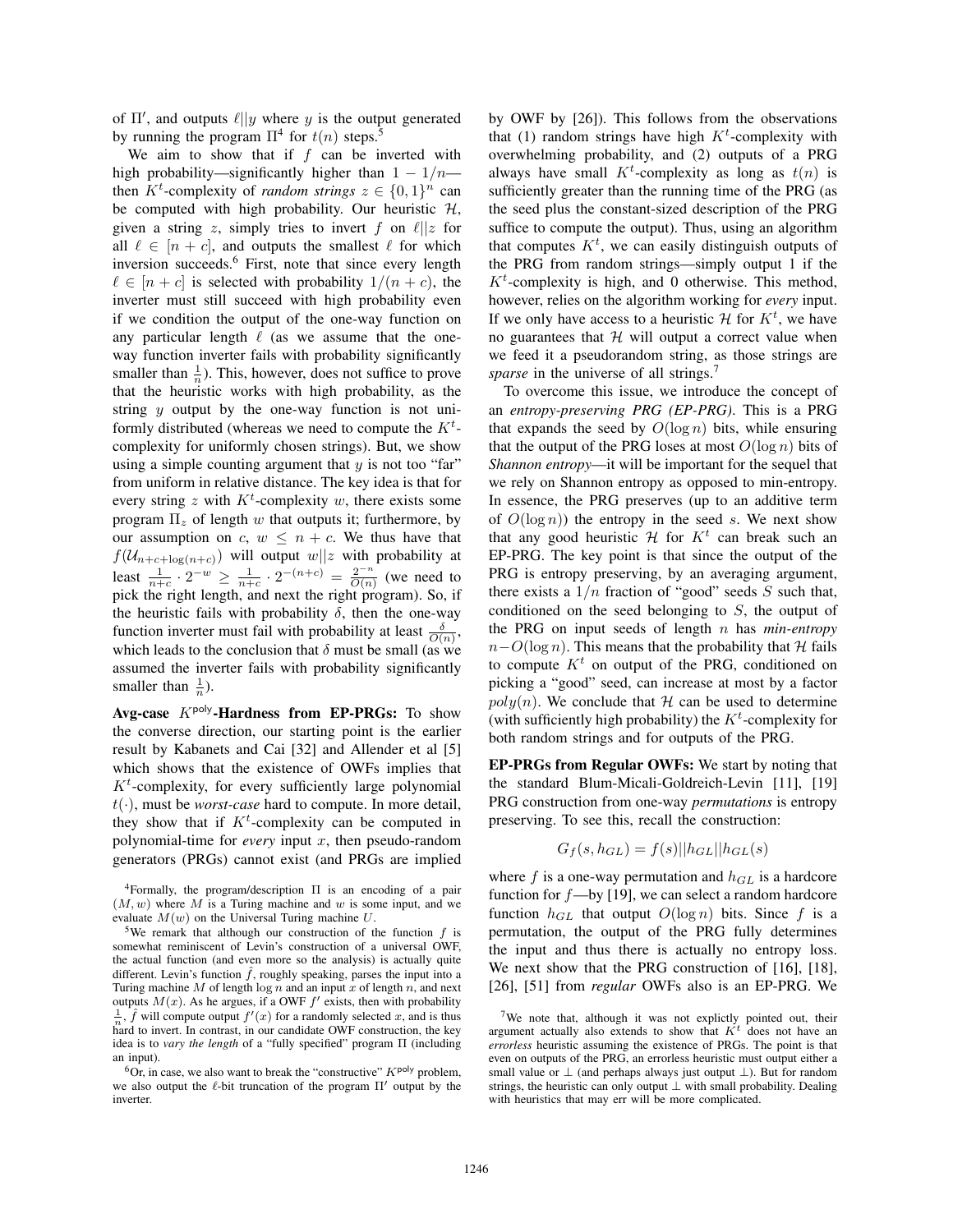refer to a function  $f$  as being r-regular if for every  $x \in \{0,1\}^*, f(x)$  has between  $2^{r(|x|)-1}$  and  $2^{r(|x|)}$ many preimages. Roughly speaking, the construction applies pairwise independent hash functions (that act as strong extractors)  $h_1, h_2$  to both the input and output of the OWF (parametrized to match the regularity  $r$ ) to "squeeze" out randomness from both the input and the output, and finally also applies a hardcore function that outputs  $O(\log n)$  bits:

$$
G_f^r(s||h_1||h_2||h_{GL}) = h_{GL}||h_1||h_2||
$$
  
[h<sub>1</sub>(s)]<sub>r-O(log n)</sub>||[h<sub>2</sub>(f(s))]<sub>n-r-O(log n)</sub>||h<sub>GL</sub>(s), (1)

where  $[a]_j$  means a truncated to j bits. As already shown in [16] (see also [51]), the output of the function excluding the hardcore bits is actually  $1/poly(n)$  -close to uniform in statistical distance (this follows directly from the Leftover Hash Lemma [26]), and this implies (using an averaging argument) that the Shannon entropy of the output is at least  $n-O(\log n)$ , thus the construction is an EP-PRG. We finally note that this construction remains both secure and entropy preserving, even if the input domain of the function f is not  $\{0, 1\}^n$ , but rather *any* set S of size  $2^n/n$ ; this will be useful to us shortly.

Cond EP-PRGs from Any OWFs: Unfortunately, constructions of PRGs from OWFs [23], [24], [26], [28] are not entropy preserving as far as we can tell. We, however, remark that to prove that  $K<sup>t</sup>$  is mildly HoA, we do not actually need a "full-fledged" EP-PRG: Rather, it suffices to have what we refer to as a *conditionallysecure* EP-PRG G: a conditionally-secure EP-PRG (cond EP-PRG) is an efficiently computable function  $G$  having the property that there exists some event  $E$  such that:

- 1)  $G(U_{n'} | E)$  has Shannon entropy  $n' O(\log n')$ ;<br>2)  $G(U_{n} | E)$  is indistinguishable from  $U_{n}$  for son
- 2)  $G(U_{n'} | E)$  is indistinguishable from  $U_m$  for some  $m > n' + O(\log n')$  $m \geq n' + O(\log n').$

In other words, there exists some event  $E$  such that conditionned on the event  $E$ ,  $G$  behaves likes an EP-PRG. We next show how to adapt the above construction to yield a cond EP-PRG from any OWF f. Consider  $G(i||s||h_1, h_2, h_{GL}) = G^i_f(s, h_1, h_2, h_{GL})$  where  $|s| =$ <br>  $g \mid s| = \log g$  and  $G^i$  is the PRG construction defined  $n, |i| = \log n$ , and  $G_f^i$  is the PRG construction defined<br>in equation 1. We remark that for any function f, there in equation 1. We remark that for any function  $f$ , there exists some regularity i<sup>\*</sup> such that at least a fraction  $1/n$ <br>of inputs x have regularity i<sup>\*</sup> Let  $S_{11}$  denote the set of inputs x have regularity  $i^*$ . Let  $S_{i^*}$  denote the set of these x's. Clearly,  $|S_{i^*}| \geq 2^n/n$ ; thus, by the above argument,  $G_f^{i*}(U_{n'} | S_{i*})$  is both pseudorandom and has entropy  $n' - O(\log n')$ . Finally, consider the event E that  $i = i^*$  and  $\varepsilon \in S_i$ . By definition  $G/(k - ||\mathcal{U}|| ||\mathcal{U}|| + E)$  $i = i^*$  and  $s \in S_{i^*}$ . By definition,  $G(\mathcal{U}_{\text{log } n} || \mathcal{U}_n || \mathcal{U}_m | E)$ <br>is identically distributed to  $G^{i^*}(\mathcal{U}_n | S_n)$  and thus G is is identically distributed to  $G_f^{i*}(U_{n'} | S_i^*),$  and thus  $G$  is<br>a cond EP-PRG from any OWE For clarity, let us provide a cond EP-PRG from any OWF. For clarity, let us provide the full expanded description of the cond EP-PRG G:

$$
G(i||s||h_1||h_2||h_{GL}) = h_{GL}||h_1||h_2||
$$
  

$$
[h_1(s)]_{i-O(\log n)}||[h_2(f(s))]_{n-i-O(\log n)}||h_{GL}(s)
$$

Note that this G is *not* a PRG: if the input  $i \neq i^*$ <br>
(which happens with probability  $1 - \frac{1}{k}$ ) the output of (which happens with probability  $1 - \frac{1}{n}$ ), the output of  $G$  may not be negational point recall that the notion G may not be pseudorandom! But, recall that the notion of a *cond* EP-PRG only requires the output of G to be pseudorandom *conditioned* on some event E (while also being entropy preserving conditioned on the same event  $E$ ).

Finally, the above outline only shows that  $K^t$  is mildly HoA if  $t(\cdot)$  is larger than running time of the cond EP-PRG that we constructed; that is, so far, we have only shown that OWFs imply that  $K<sup>t</sup>$  is mildly HoA for some polynomial t. To prove that this holds for every  $t(n)$  $(1+\varepsilon)n, \varepsilon > 0$ , we remark that using a padding trick, we can also construct a cond EP-PRG that can be computed in time  $n + O(n^{\alpha})$ , where  $\alpha < 1$ —we refer to this as a *rate-1 efficient PRG*. Using such a rate-1 efficient cond EP-PRG, we can show that  $K<sup>t</sup>$  is mildly HoA for every  $t(n) \geq (1+\varepsilon)n, \, \varepsilon > 0.$ 

## II. PRELIMINARIES

We assume familiarity with basic concepts such as Turing machines, polynomial-time algorithms and probabilistic polynomial-time algorithms (PPT). A function  $\mu$ is said to be *negligible* if for every polynomial  $p(\cdot)$  there exists some  $n_0$  such that for all  $n > n_0$ ,  $\mu(n) \leq \frac{1}{p(n)}$ . A probability ensemble is a sequence of random variables *probability ensemble* is a sequence of random variables  $A = \{A_n\}_{n \in \mathbb{N}}$ . We let  $\mathcal{U}_n$  the uniform distribution over  $\{0,1\}^n$ .

#### *A. One-way Functions*

We recall the definition of one-way functions [13]. Roughly speaking, a function  $f$  is one-way if it is polynomial-time computable, but hard to invert for PPT attackers.

**Definition 3.** Let  $f : \{0,1\}^* \rightarrow \{0,1\}^*$  be a polynomial*time computable function.* f *is said to be a* one-way function (OWF) *if for every* PPT *algorithm* A*, there exists a negligible function*  $\mu$  *such that for all*  $n \in \mathbb{N}$ *,* 

$$
\Pr[x \leftarrow \{0, 1\}^n; y = f(x) : A(1^n, y) \in f^{-1}(f(x))] \le \mu(n)
$$

We may also consider a weaker notion of a *weak one-way function* [50], where we only require all PPT attackers to fail with probability noticeably bounded away from 1:

**Definition 4.** Let  $f : \{0, 1\}^* \rightarrow \{0, 1\}^*$  be a polynomial*time computable function.* f *is said to be a* α-weak oneway function (α-weak OWF) *if for every* PPT *algorithm* A, for all sufficiently large  $n \in N$ ,

$$
\Pr[x \leftarrow \{0, 1\}^n; y = f(x) : A(1^n, y) \in f^{-1}(f(x))] < 1 - \alpha(n)
$$

*We say that* f *is simply a* weak one-way function (weak OWF) *if there exists some polynomial*  $q > 0$  *such that*  $f$ *is a*  $\frac{1}{q(\cdot)}$ *-weak OWF.*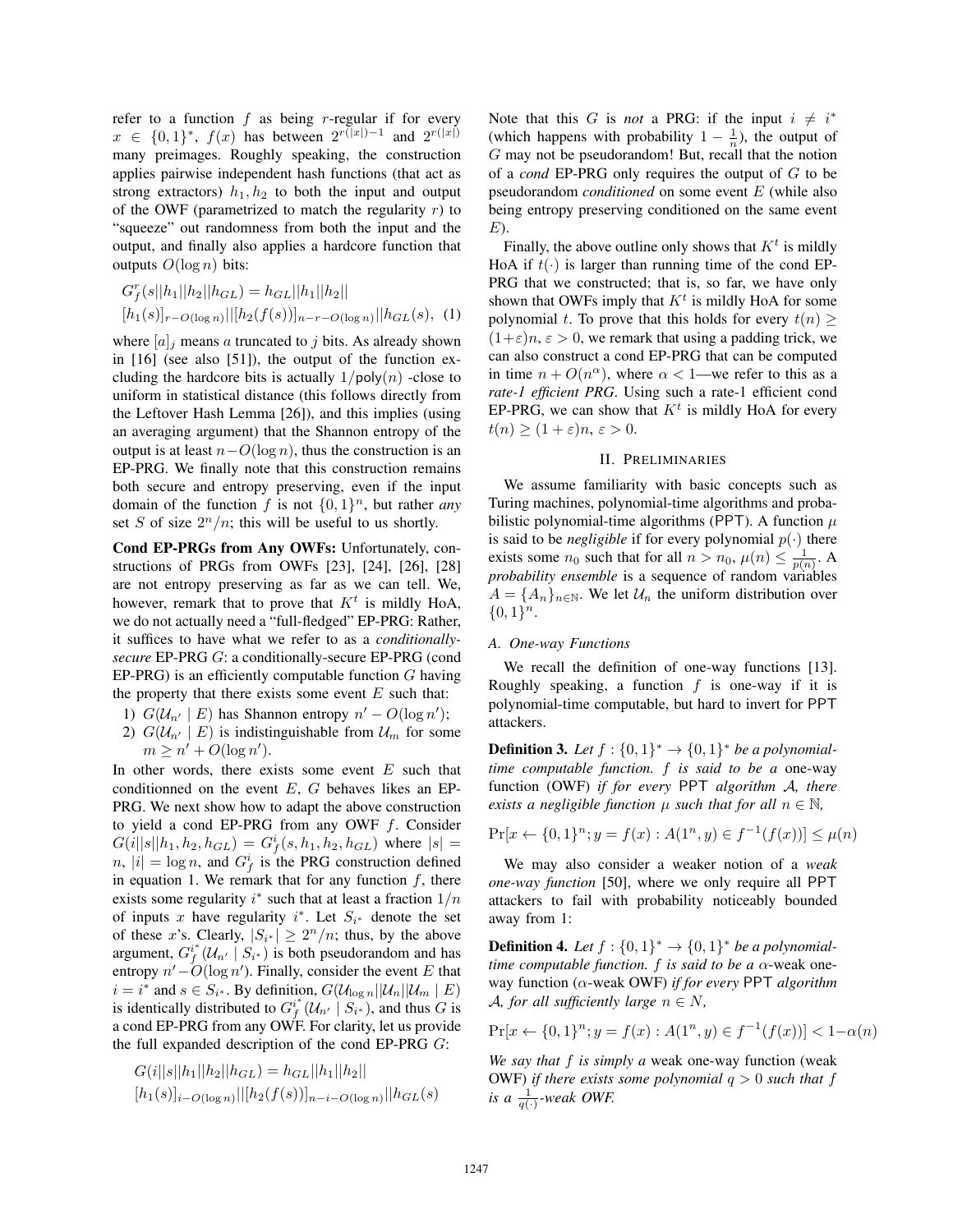Yao's hardness amplification theorem [50] shows that any weak OWF can be turned into a (strong) OWF.

Theorem 5 ( [50]). *Assume there exists a weak one-way function. Then there exists a one-way function.*

# *B. Time-bounded Kolmogorov Complexity*

Let  $U$  be some fixed Universal Turing machine that can emulate any Turing machine M with polynomial overhead. Given a description  $\Pi \in \{0,1\}^*$  which encodes a pair  $(M, w)$  where M is a (single-tape) Turing machine and  $w \in \{0,1\}^*$  is an input, let  $U(\Pi, 1^t)$  denote<br>the output of  $M(w)$  when emulated on U for t steps the output of  $M(w)$  when emulated on U for t steps. Note that (by assumption that  $U$  only has polynomial overhead)  $U(\Pi, 1^t)$  can be computed in time poly $(d, t)$ .<br>The *t-time bounded Kolmogorov Complexity*  $K^t(x)$ 

The *t-time bounded Kolmogorov Complexity,*  $K^t(x)$ ,<br>*a string x* [33], [34], [46], [49] is defined as the length *of a string* x [33], [34], [46], [49] is defined as the length of the shortest description  $\Pi$  such that  $U(\Pi, 1^t) = x$ :

$$
K^{t}(x) = \min_{\Pi \in \{0,1\}^{*}} \{ |\Pi| : U(\Pi, 1^{t(|x|)}) = x \}.
$$

A central fact about  $K<sup>t</sup>$ -complexity is that the length of a string  $x$  essentially (up to an additive constant) bounds the  $K^t$ -complexity of the string for every  $t(n) > 0$  [12],<br>[34] [48] (see e.g. [47] for simple treatment). This fol-[34], [48] (see e.g., [47] for simple treatment). This follows by considering  $\Pi=(M,x)$  where M is a constantlength Turing machine that directly halts; consequently, M simply outputs its input and thus  $M(x) = x$ .

Fact 1. *There exists a constant* c *such that for every function*  $t(n) > 0$  *and every*  $x \in \{0,1\}^*$  *it holds that*  $K^t(x) \leq |x| + c.$ 

#### *C. Average-case Hard Functions*

We turn to defining what it means for a function to be average-case hard (for PPT algorithms).

**Definition 6.** We say that a function  $f : \{0,1\}^* \rightarrow$ {0, 1}<sup>∗</sup> *is* <sup>α</sup>(·) hard-on-average (α-HoA) *if for all* PPT *heuristic*  $H$ *, for all sufficiently large*  $n \in N$ *,* 

$$
\Pr[x \leftarrow \{0, 1\}^n : \mathcal{H}(x) = f(x)] < 1 - \alpha(|n|)
$$

In other words, there does not exist a PPT "heuristic" H that computes f with probability  $1-\alpha(n)$  for infinitely many  $n \in N$ . We also consider what it means for a function to be average-case hard to *approximate*.

**Definition 7.** *We say that a function*  $f : \{0,1\}^* \rightarrow$  $\{0,1\}^*$  *is*  $\alpha$  hard-on-average ( $\alpha$ -HoA) to  $\beta(\cdot)$ approximate *if for all* PPT *heuristic* H*, for all sufficiently large*  $n \in N$ ,

$$
\Pr[x \leftarrow \{0, 1\}^n : |\mathcal{H}(x) - f(x)| \le \beta(|x|)| < 1 - \alpha(|n|)
$$

In other words, there does not exists a PPT heuristic H that approximates f within a  $\beta(\cdot)$  additive term, with probability  $1 - \alpha(n)$  for infinitely many  $n \in N$ .

Finally, we refer to a function f as being *mildly* HoA (resp HoA to approximate) if there exists a polynomial  $p(\cdot) > 0$  such that f is  $\frac{1}{p(\cdot)}$ -HoA (resp. HoA to approximate).

### *D. Computational Indistinguishability*

We recall the definition of (computational) indistinguishability [20].

**Definition 8.** *Two ensembles*  $\{A_n\}_{n\in\mathbb{N}}$  *and*  $\{B_n\}_{n\in\mathbb{N}}$ *are said to be* <sup>μ</sup>(·)-indistinguishable*, if for every probabilistic machine* D *(the "distinguisher") whose running time is polynomial in the length of its first input, there exists some*  $n_0 \in \mathbb{N}$  *so that for every*  $n \geq n_0$ *:* 

$$
|\Pr[D(1^n, A_n) = 1] - \Pr[D(1^n, B_n) = 1]| < \mu(n)
$$

*We say that are*  $\{A_n\}_{n\in\mathbb{N}}$  *and*  $\{B_n\}_{n\in\mathbb{N}}$  *simply* indistinguishable *if they are*  $\frac{1}{p(\cdot)}$ *-indistinguishable for every*<br>polynomial  $p(\cdot)$ *polynomial* <sup>p</sup>(·)*.*

## *E. Statistical Distance and Entropy*

For any two random variables  $X$  and  $Y$  defined over some set V, we let  $SD(X, Y) = \frac{1}{2} \sum_{v \in Y} Pr[X = v] - Pr[Y = v]$  denote the statistical distance between v] –  $Pr[Y = v]$  denote the *statistical distance* between  $X$  and  $Y$  for a random variable  $X$  let  $H(X)$  – X and Y. For a random variable X, let  $H(X) =$  $E[\log \frac{1}{\Pr[X=x]}]$  denote the (Shannon) entropy of X, and let  $H_{\infty}(X) = \min_{x \in Supp(X)} \log \frac{1}{\Pr[X=x]}$  denote the min-entropy of X *min-entropy* of X.

We next demonstrate a simple lemma showing that any distribution that is statistically close to random, has very high Shannon entropy.

**Lemma 2.** For every  $n \geq 4$ , the following holds. Let X be a random variable over  $\{0,1\}^n$  such that  $SD(X, \mathcal{U}_n) \leq \frac{1}{n^2}$ . Then  $H(X_n) \geq n-2$ .

*Proof:* Let  $S = \{x \in \{0,1\}^n : \Pr[X = x] \leq -1\}$  Note that for every  $x \notin S$  x will contribute  $2^{-(n-1)}$ . Note that for every  $x \notin S$ , x will contribute at least

$$
\frac{1}{2} \left( \Pr[X=x] - \Pr[U_n = x] \right)
$$

$$
\geq \frac{1}{2} \left( \Pr[X=x] - \frac{\Pr[X=x]}{2} \right) = \frac{\Pr[X=x]}{4}
$$

to  $SD(X, \mathcal{U}_n)$ . Thus,

$$
\Pr[X \notin S] \le 4 \cdot \frac{1}{n^2}.
$$

Since for every  $x \in S$ ,  $\log \frac{1}{\Pr[X=x]} \ge n-1$  and the probability that  $Y \subset S$  is at logar  $1 - 4/n^2$  it follows probability that  $X \in S$  is at least  $1 - 4/n^2$ , it follows that

$$
H(X) \ge \Pr[X \in S](n-1) \ge (1 - \frac{4}{n^2})(n-1) \ge n - \frac{4}{n} - 1 \ge n - 2.
$$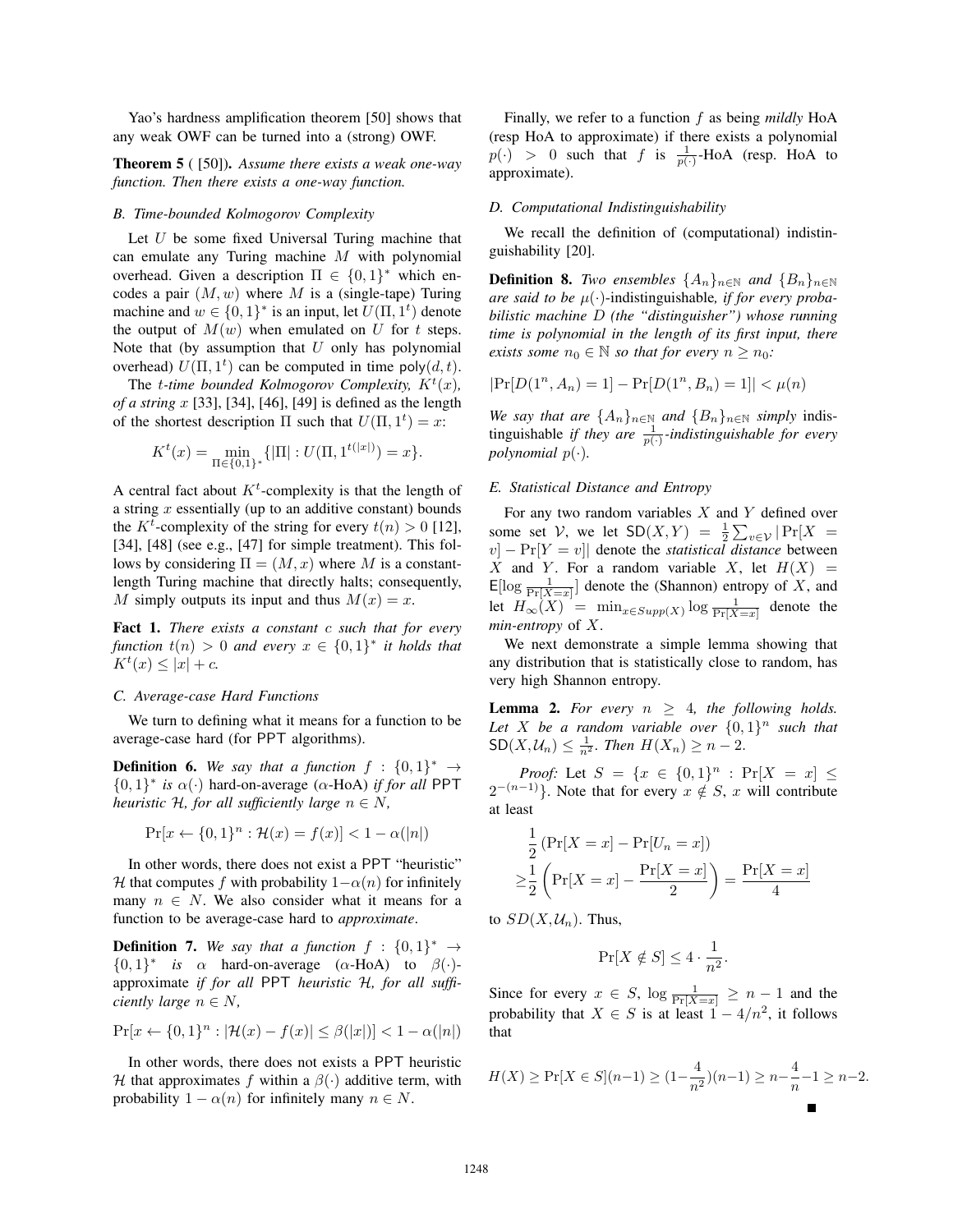## III. THE MAIN THEOREM

Theorem 9. *The following are equivalent:*

- (a) *The existence of one-way functions.*
- (b) *The existence of a polynomial*  $t(n) > 0$  *such that*  $K^t$  *is mildly hard-on-average.*
- (c) *For all constants*  $d > 0, \varepsilon > 0$ *, and every polynomial*  $t(n) \geq (1+\varepsilon)n$ *, K<sup>t</sup> is mildly hard-on-average to* (<sup>d</sup> log <sup>n</sup>)*-approximate.*

We prove Theorem 9 by showing that (b) implies (a) (in Section IV) and next that (a) implies (c) (in Section V). Finally, (c) trivially implies (b).

Note that a consequence of 9 is that for *every* polynomial  $t(n) \ge (1+\varepsilon)n$ , where  $\varepsilon > 0$  is a constant  $t(n)$ , mild average-case hardness of  $K<sup>t</sup>$  is equivalent to the existence of one-way functions.

# IV. OWFS FROM MILD AVG-CASE  $K<sup>t</sup>$ -HARDNESS

In this section, we state our main theorem.

**Theorem 10.** *Assume there exist polynomials*  $t(n) > 0$  *n(n)*  $> 0$  *such that*  $K<sup>t</sup>$  *is*  $\frac{1}{2}$ *-HoA Then there exists*  $0, p(n) > 0$  *such that*  $K^t$  *is*  $\frac{1}{p(\cdot)}$ *-HoA. Then there exists a weak OWF f (and thus also a OWF).* 

*Proof:* Let c be the constant from Fact 1. Consider the function  $f: \{0,1\}^{n+c+\lceil \log(n+c) \rceil} \to \{0,1\}^*$ , which given an input  $\ell || \Pi'$  where  $|\ell| = \lceil \log(n+c) \rceil$  and  $|\Pi'| =$ <br> $n+c$  outputs  $\ell || U/( \Pi | 1^{t(n)})$  where  $\Pi$  is the  $\ell$ -bit prefix of  $n+c$ , outputs  $\ell$ || $U(\Pi, 1^{t(n)})$  where  $\Pi$  is the  $\ell$ -bit prefix of  $\Pi'$ . This function is only defined over some input lengths,<br>but by an easy padding trick, it can be transformed into but by an easy padding trick, it can be transformed into a function  $f'$  defined over all input lengths, such that if  $f$  is (weakly) one-way (over the restricted input lengths), then  $f'$  will be (weakly) one-way (over all input lengths):  $f'(x')$  simply truncates its input x' (as little as possible)<br>so that the (truncated) input x now becomes of length so that the (truncated) input  $x$  now becomes of length  $m = n + c + \left[ \log(n + c) \right]$  for some *n* and outputs  $f(x)$ .<br>We now show if  $K^t$  is  $\frac{1}{2}$ , HoA, then f is a  $\frac{1}{2}$ , weak We now show if  $K^t$  is  $\frac{1}{p(\cdot)}$ -HoA, then f is a  $\frac{1}{q(\cdot)}$ -weak OWF, where  $q(n)=2^{2c+3}np(n)^2$ , which concludes the proof of the theorem. Assume for contradiction that f is not a  $\frac{1}{q(\cdot)}$ -weak OWF. That is, there exists<br>some PPT attacker 4 that inverts f with probability some PPT attacker  $A$  that inverts  $f$  with probability at least  $1 - \frac{1}{q(n)} \leq 1 - \frac{1}{q(m)}$  for infinitely many  $m = n + c + \log(n + c)$ . Fix some such  $m, n > 2$ .<br>By an averaging argument, except for a fraction  $\frac{1}{2p(n)}$  of random tanes r for A the *deterministic* machine A (i.e. random tapes r for A, the *deterministic* machine  $\mathcal{A}_r$  (i.e., machine  $A$  with randomness fixed to  $r$ ) fails to invert  $f$ with probability at most  $\frac{2p(n)}{q(n)}$ . Fix some such "good" randomness r for which  $A_r$  succeeds to invert f with

probability  $1 - \frac{2p(n)}{q(n)}$ .<br>We next show how We next show how to use  $A_r$  to compute  $K^t$  with high probability over random inputs  $z \in \{0,1\}^n$ . Our heuristic  $\mathcal{H}_r(z)$  runs  $\mathcal{A}_r(i||z)$  for all  $i \in [n+c]$  where i is represented as a  $\lceil \log(n + c) \rceil$  bit string, and outputs<br>the length of the smallest program  $\Pi$  output by A, that the length of the smallest program  $\Pi$  output by  $A_r$  that produces the string z within  $t(n)$  steps. Let S be the set of strings  $z \in \{0,1\}^n$  for which  $\mathcal{H}_r(z)$  fails to compute  $K^t(z)$ . Note that  $\mathcal{H}_r$  thus fails with probability

$$
fail_r = \frac{|S|}{2^n}.
$$

Consider any string  $z \in S$  and let  $w = K^t(z)$  be its  $K^t$ -complexity. By Eact 1, we have that  $w \leq n + c$  $K^t$ -complexity. By Fact 1, we have that  $w \leq n + c$ .<br>Since  $\mathcal{H}(z)$  fails to compute  $K^t(z)$  A must fail to Since  $\mathcal{H}_r(z)$  fails to compute  $K^t(z)$ ,  $\mathcal{A}_r$  must fail to invert  $(w||z)$ . But since  $w \leq n + c$ , the output  $(w||z)$  is invert  $(w||z)$ . But, since  $w \leq n + c$ , the output  $(w||z)$  is sampled with probability

$$
\frac{1}{n+c} \cdot \frac{1}{2^w} \ge \frac{1}{(n+c)} \frac{1}{2^{n+c}} \ge \frac{1}{n2^{2c+1}} \cdot \frac{1}{2^n}
$$

in the one-way function experiment, so  $A_r$  must fail with probability at least

$$
|S| \cdot \frac{1}{n2^{2c+1}} \cdot \frac{1}{2^n} = \frac{1}{n2^{2c+1}} \cdot \frac{|S|}{2^n} = \frac{fail_r}{n2^{2c+1}}
$$

which by assumption (that  $A_r$  is a good inverter) is at most that  $\frac{2p(n)}{q(n)}$ . We thus conclude that

$$
fail_r \le \frac{2^{2c+2}np(n)}{q(n)}
$$

Finally, by a union bound, we have that  $H$  (using a uniform random tape r) fails in computing  $K<sup>t</sup>$  with probability at most

$$
\frac{1}{2p(n)} + \frac{2^{2c+2}np(n)}{q(n)} = \frac{1}{2p(n)} + \frac{2^{2c+2}np(n)}{2^{c+3}np(n)^2} = \frac{1}{p(n)}.
$$

Thus, H computes  $K^t$  with probability  $1 - \frac{1}{p(n)}$  for infinitely many  $n \in \mathbb{N}$ , which contradicts the assumption that  $K^t$  is  $\frac{1}{p(\cdot)}$ -HoA. Г

# V. MILD AVG-CASE  $K^t$ -HARDNESS FROM OWFS

We introduce the notion of a (conditionally-secure) *entropy-preserving* pseudo-random generator (EP-PRG) and next show (1) the existence of a condEP-PRG implies that  $K^t$  is hard-on-average (even to approximate), and (2) OWFs imply condEP-PRGs.

#### *A. Entropy-preserving PRGs*

We start by defining the notion of a *conditionallysecure entropy-preserving PRG*.

Definition 11. *An efficiently computable function* <sup>G</sup> :  $\{0,1\}^n \rightarrow \{0,1\}^{n+\gamma \log n}$  *is a*  $\mu(\cdot)$ -conditionally secure entropy-preserving pseudorandom generator  $(\mu$ -condEP-PRG) *if there exist a sequence of events* =  ${E_n}_{n \in \mathbb{N}}$  *and a constant* α *(referred to as the* entropy-loss constant*) such that the following conditions hold:*

- (pseudorandomness):  $\{G(\mathcal{U}_n|E_n)\}_{n\in\mathbb{N}}$  *and*  $\{U_{n-1},\ldots\}_{n\in\mathbb{N}}$  *are u(n)-indistinguishable*:  ${U_{n+\gamma}}$ <sub>log n</sub>}<sub>n∈N</sub> are  $\mu(n)$ -indistinguishable;<br>(entropy-preserving): For all sufficiently larger
- (entropy-preserving): *For all sufficiently large* n ∈  $\mathbb{N}, H(G(\mathcal{U}_n | E_n)) \geq n - \alpha \log n.$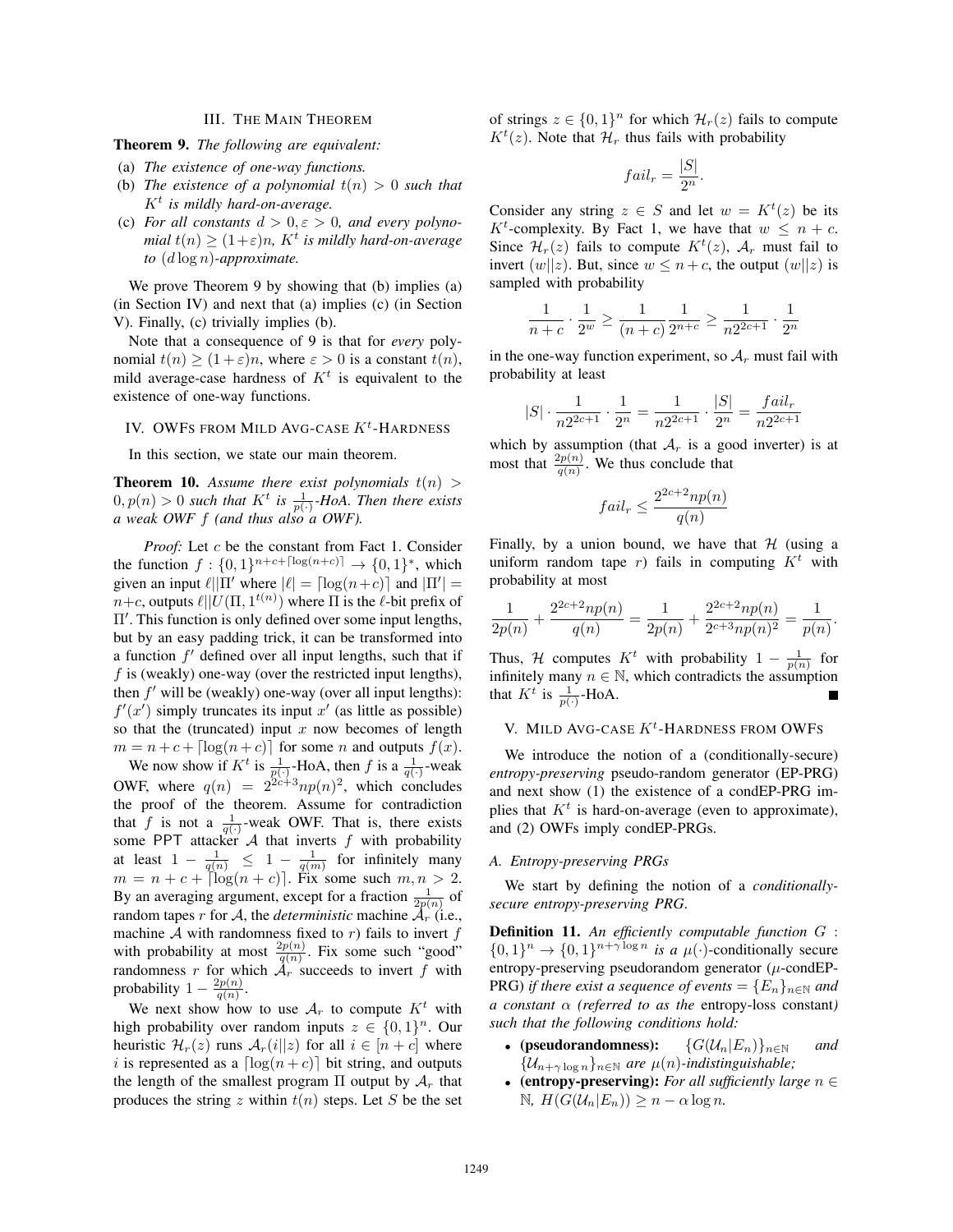*If for all n,*  $E_n = \{0,1\}^n$  *(i.e., there is no conditioning), we say that* G *is an* μ-secure entropy-preserving pseudorandom generator (μ-EP-PRG)*.*

We say that G has *rate-1 efficiency* if its running time on inputs of length n is bounded by  $n+O(n^{\epsilon})$  for some constant  $\varepsilon$  < 1.

# *B. Avg-case* K<sup>t</sup> *-Hardness from Cond EP-PRGs*

**Theorem 12.** Assume that for every  $\gamma > 1$ , there *exists a rate-1 efficient*  $\mu$ -condEP-PRG  $G : \{0,1\}^n \rightarrow$  $\{0,1\}^{n+\gamma \log n}$  where  $\mu(n) = 1/n^2$ . Then, for every con*stant*  $d > 0, \varepsilon > 0$ *, for every polynomial*  $t(n) > (1+\varepsilon)n$ *,*  $K^t$  *is mildly hard-on-average to*  $(d \log n)$ *-approximate.* 

*Proof:* Let  $\gamma \geq max(8, 8d)$ , and let  $G' : \{0, 1\}^n \to \mathbb{R}^{n'}(n)$  where  $m'(n) = n + \gamma \log n$  be a rate-1  $\{0,1\}^{m'(n)}$  where  $m'(n) = n + \gamma \log n$  be a rate-1<br>efficient u-condEP-PRG where  $n = 1/n^2$  For any efficient  $\mu$ -condEP-PRG, where  $\mu = 1/n^2$ . For any constant c, let  $G<sup>c</sup>(x)$  be a function that computes  $G'(x)$ <br>and truncates the last c bits. It directly follows that  $G<sup>c</sup>$ and truncates the last  $c$  bits. It directly follows that  $G<sup>c</sup>$ is also a rate-1 efficient  $\mu$ -condEP-PRG (since  $G'$  is so). Consider any  $\varepsilon > 0$  and any polynomial  $t(n) \ge (1+\varepsilon)n$ and let  $p(n)=2n^{2(\alpha+\gamma+1)}$ .

Assume for contradiction that there exists some PPT H that β-approximates  $K^t$  with probability  $1 - \frac{1}{p(m)}$ for infinitely many  $m \in \mathbb{N}$ , where  $\beta(n) = \gamma/8 \log n \ge$ <br>dlog n. Since  $m'(n+1) - m'(n) \le \gamma+1$  there must exist d log n. Since  $m'(n+1)-m'(n) \leq \gamma+1$ , there must exist<br>some constant  $c \leq \gamma+1$  such that  $\mathcal H$  succeeds (to  $\beta$ some constant  $c \leq \gamma + 1$  such that H succeeds (to  $\beta$ approximate  $K^t$ ) with probability  $1 - \frac{1}{p(m)}$  for infinitely<br>many m of the form  $m = m(n) - \frac{1}{p(m)}$  or  $n = 0$ many m of the form  $m = m(n) = n + \gamma \log n - c$ . Let  $G(x) = G<sup>c</sup>(x)$ ; recall that G is a rate-1 efficient  $\mu$ condEP-PRG (trivially, since  $G^c$  is so), and let  $\alpha$ ,  $\{E_n\}$ , respectively, be the entropy loss constant and sequence of events, associated with it.

We next show that  $H$  can be used to break the condEP-PRG G. Towards this, recall that a random string has high  $K<sup>t</sup>$ -complexity with high probability: for  $m = m(n)$ , we have,

$$
\Pr_{x \in \{0,1\}^m} [K^t(x) \ge m - \frac{\gamma}{4} \log n]
$$
  
 
$$
\ge \frac{2^m - 2^{m - \frac{\gamma}{4} \log n}}{2^m} = 1 - \frac{1}{n^{\gamma/4}},
$$
 (2)

 $\geq \frac{2m}{2m} = 1 - \frac{1}{n^{\gamma/4}}$ , (2)<br>since the total number of Turing machines with length smaller than  $m - \frac{\gamma}{4} \log n$  is only  $2^{m - \frac{\gamma}{4} \log n}$ . However, any string output by the FP-PRG must have "low"  $K^t$ any string output by the EP-PRG, must have "low"  $K<sup>t</sup>$ complexity: For every sufficiently large  $n, m = m(n)$ , we have that,

$$
\Pr_{s \in \{0,1\}^n} [K^t(G(s)) \ge m - \frac{\gamma}{2} \log n] = 0,
$$
 (3)

since  $G(s)$  can be represented by combining a seed s of length  $n$  with the code of  $G$  (of constant length), and the running time of  $G(s)$  is bounded by  $t(|s|) =$  $t(n) \le t(m)$  for all sufficiently large n, so  $K^t(G(s)) =$ <br> $t(n) + O(1) - (m - \gamma \log n + \epsilon) + O(1) \le m - \gamma/2 \log n$  $n + O(1) = (m - \gamma \log n + c) + O(1) \leq m - \gamma/2 \log n$ for sufficiently large  $n$ .

Based on these observations, we now construct a PPT distinguisher A breaking G. On input  $1^n, x$ , where  $x \in$  $\{0,1\}^{m(n)}$ ,  $\mathcal{A}(1^n, x)$  lets  $w \leftarrow \mathcal{H}(x)$  and outputs 1 if  $w \ge m(n) - \frac{3}{8}\gamma \log n$  and 0 otherwise. Fix some n and  $m = m(n)$  for which  $H$  succeeds with probability  $\frac{1}{\gamma}$  $m = m(n)$  for which H succeeds with probability  $\frac{1}{p(m)}$ .<br>The following two claims conclude that A distinguishes The following two claims conclude that  $A$  distinguishes  $\mathcal{U}_{m(n)}$  and  $G(\mathcal{U}_n | E_n)$  with probability at least  $\frac{1}{n^2}$ .

**Claim 1.**  $A(1^n, \mathcal{U}_m)$  *outputs 1 with probability at least*  $1 - \frac{2}{n^{\gamma/4}}$ .

*Proof:* Note that  $A(1^n, x)$  will output 1 if x is a string with  $K^t$ -complexity larger than  $m - \gamma/4 \log n$  and  $\mathcal{H}$  outputs a  $\gamma/8 \log n$ -approximation to  $K^t(x)$ . Thus *H* outputs a  $\gamma/8 \log n$ -approximation to  $K^{t}(x)$ . Thus,

$$
\Pr[\mathcal{A}(1^n, x) = 1]
$$
  
\n
$$
\geq \Pr[K^t(x) \geq m - \gamma/4 \log n \wedge \mathcal{H} \text{ succeeds on } x]
$$
  
\n
$$
\geq 1 - \Pr[K^t(x) < m - \gamma/4 \log n] - \Pr[\mathcal{H} \text{ fails on } x]
$$
  
\n
$$
\geq 1 - \frac{1}{n^{\gamma/4}} - \frac{1}{p(n)}
$$
  
\n
$$
\geq 1 - \frac{2}{n^{\gamma/4}}.
$$

where the probability is over a random  $x \leftarrow \mathcal{U}_m$  and the randomness of  $A$  and  $H$ .

**Claim 2.**  $A(1^n, G(\mathcal{U}_n | E_n))$  *outputs 1 with probability at most*  $1 - \frac{1}{n} + \frac{2}{n^{\alpha + \gamma}}$ 

Proof: Recall that by assumption, H fails to  $(\gamma/8 \log n)$ -approximate  $K^t(x)$  for a random  $x \in$ <br> $(0, 1\}^m$  with probability at most  $\frac{1}{\gamma}$ . By an averaging  $\{0, 1\}^m$  with probability at most  $\frac{1}{p(m)}$ . By an averaging argument, for at least a  $1 - \frac{1}{n^2}$  fraction of random<br>tapes x for H the deterministic machine H fails to tapes r for H, the deterministic machine  $\mathcal{H}_r$  fails to approximate  $K^t$  with probability at most  $\frac{n^2}{p(m)}$ . Fix some "good" randomness  $n$  such that  $\mathcal{U}$  approximates  $K^t$ "good" randomness r such that  $\mathcal{H}_r$  approximates  $K^t$ with probability at least  $1 - \frac{n^2}{p(m)}$ . We next analyze the success probability of  $A_r$ . Assume for contradiction that  $A_r$  outputs 1 with probability at least  $1 - \frac{1}{n} + \frac{1}{n^{\alpha+\gamma}}$ on input  $G(\mathcal{U}_n \mid E_n)$ . Recall that (1) the entropy of  $G(\mathcal{U}_n | E_n)$  is at least  $n - \alpha \log n$  and (2) the quantity  $-\log \Pr[G(\mathcal{U}_n | E_n) = y]$  is upper bounded by *n* for all  $y \in G(\mathcal{U}_n \mid E_n)$  since  $H_{\infty}(G(\mathcal{U}_n \mid E_n)) \leq H_{\infty}(\mathcal{U}_n \mid E_n)$  $E_n$ )  $\leq H_{\infty}(\mathcal{U}_n) = n$ . By an averaging argument, with probability at least  $\frac{1}{n}$ , a random  $y \in G(\mathcal{U}_n \mid E_n)$  will satisfy

$$
-\log \Pr[G(\mathcal{U}_n \mid E_n) = y] \ge (n - \alpha \log n) - 1.
$$

We refer to an output  $y$  satisfying the above condition as being "good" and other y's as being "bad". Let  $S =$  ${y \in G(U_n \mid E_n) : \mathcal{A}_r(1^n, y) = 1 \land y \text{ is good}}$ , and let  $S' = \{y \in G(\mathcal{U}_n \mid E_n) : \mathcal{A}_r(1^n, y) = 1 \land y \text{ is bad}\}.$ Since

$$
\Pr[\mathcal{A}_r(1^n, G(\mathcal{U}_n \mid E_n)) = 1]
$$
  
= 
$$
\Pr[G(\mathcal{U}_n \mid E_n) \in S] + \Pr[G(\mathcal{U}_n \mid E_n) \in S'],
$$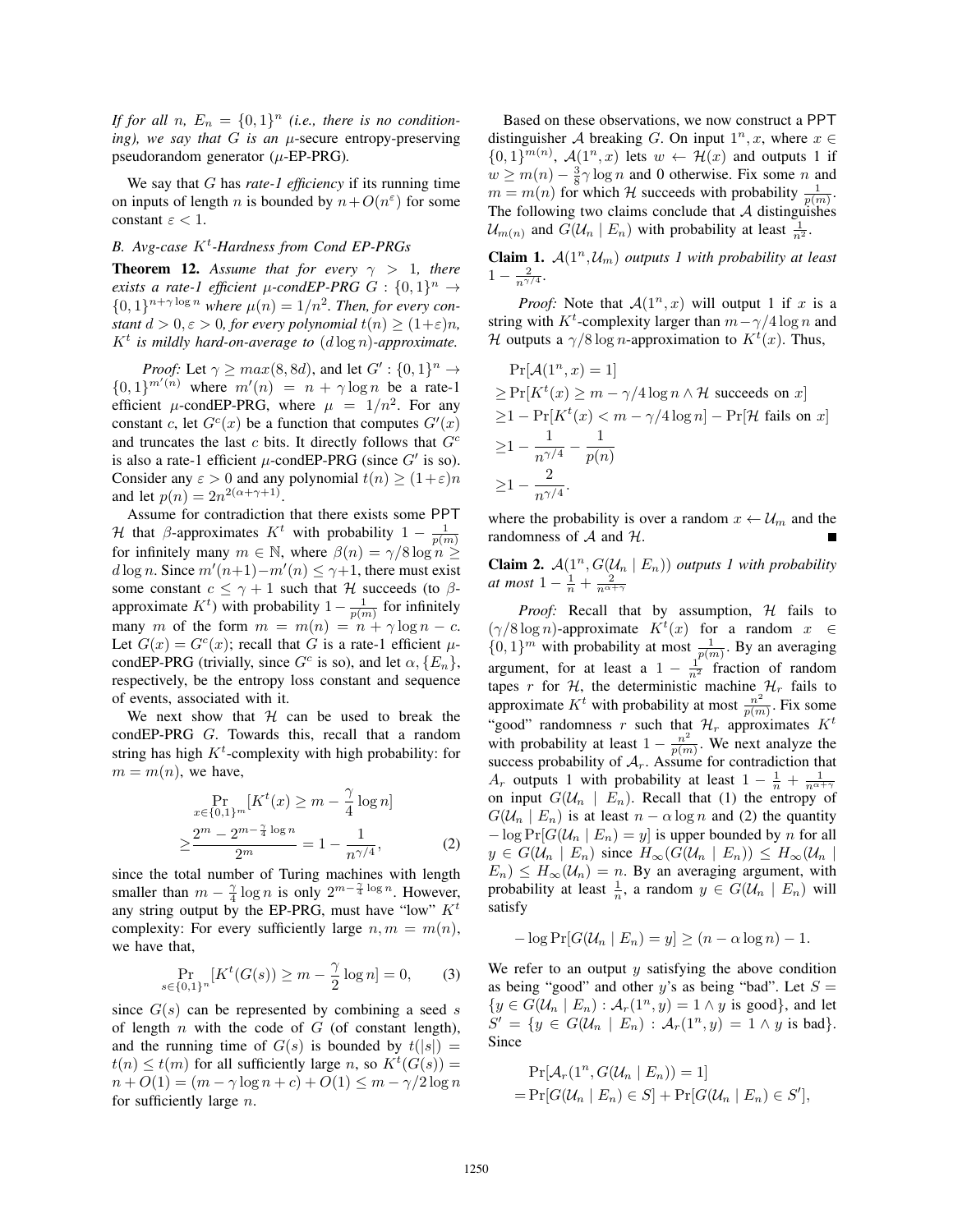and  $Pr[G(\mathcal{U}_n | E_n) \in S']$  is at most the probability that  $G(\mathcal{U}_n)$  is "bad" (which as argued above is at most  $1-\frac{1}{n}$ )  $G(\mathcal{U}_n)$  is "bad" (which as argued above is at most  $1-\frac{1}{n}$ ), we have that

$$
\Pr[G(\mathcal{U}_n \mid E_n) \in S] \ge \left(1 - \frac{1}{n} + \frac{1}{n^{\alpha + \gamma}}\right) - \left(1 - \frac{1}{n}\right) = \frac{1}{n^{\alpha + \gamma}}.
$$

Furthermore, since for every  $y \in S$ ,  $Pr[G(\mathcal{U}_n | E_n)] =$  $|y| \leq 2^{-n+\alpha \log n+1}$ , we also have,

 $Pr[G(\mathcal{U}_n | E_n) \in S] \leq |S|2^{-n+\alpha \log n + 1}$ 

So,

$$
|S| \ge \frac{2^{n-\alpha \log n - 1}}{n^{\alpha + \gamma}} = 2^{n - (2\alpha + \gamma) \log n - 1}
$$

However, for any  $y \in G(\mathcal{U}_n \mid E_n)$ , if  $\mathcal{A}_r(1^n, y)$  outputs 1, then by Equation 3,  $\mathcal{H}_r(y) > K^t(y) + \gamma/8$ , so  $\mathcal{H}_r$  fails to output a good approximation. (This follows since fails to output a good approximation. (This follows, since by Equation 3,  $K^t(y) < n - \gamma/2 \log n$  and  $\mathcal{A}_r(1^n, y)$ <br>outputs 1 only if  $\mathcal{H}(y) > n - \frac{3}{2} \gamma \log n$ . outputs 1 only if  $\mathcal{H}_r(y) \geq n - \frac{3}{8}\gamma \log n$ .<br>Thus the probability that  $\mathcal{H}_r$  fails (to

Thus, the probability that  $\mathcal{H}_r$  fails (to output a good approximation) on a random  $y \in \{0, 1\}^m$  is at least

$$
|S|/2^m = \frac{2^{n-(2\alpha+\gamma)\log n - 1}}{2^{n+\gamma\log n - c}} \ge 2^{-2(\alpha+\gamma)\log n - 1} = \frac{1}{2n^{2(\alpha+\gamma)}}
$$

which contradicts the fact that  $\mathcal{H}_r$  fails with approximate

*K<sup>t</sup>* probability at most  $\frac{n^2}{p(m)} < \frac{1}{2n^{2(\alpha+\gamma)}}$  (since  $n < m$ ).<br>We conclude that for every good randomness *r*,  $A_r$ outputs 1 with probability at most  $1 - \frac{1}{n} + \frac{1}{n^{\alpha+\gamma}}$ . Finally, by union bound (and since a random tape is bad with probability  $\leq \frac{1}{n^2}$ , we have that the probability that  $\mathcal{A}(G(\mathcal{U}_n \mid E_n))$  outputs 1 is at most

$$
\frac{1}{n^2} + \left(1 - \frac{1}{n} + \frac{1}{n^{\alpha + \gamma}}\right) \le 1 - \frac{1}{n} + \frac{2}{n^2},
$$

since  $\gamma > 2$ .

We conclude, recalling that  $\gamma \geq 8$ , that A distinguishes  $\mathcal{U}_m$  and  $G(\mathcal{U}_n | E_n)$  with probability of at least

$$
\left(1 - \frac{2}{n^{\gamma/4}}\right) - \left(1 - \frac{1}{n} + \frac{2}{n^2}\right)
$$
  
\n
$$
\ge \left(1 - \frac{2}{n^2}\right) - \left(1 - \frac{1}{n} + \frac{2}{n^2}\right) = \frac{1}{n} - \frac{4}{n^2} \ge \frac{1}{n^2}
$$

for infinitely many  $n \in \mathbb{N}$ .

#### *C. Cond EP-PRGs from OWFs*

In this section, we show how to construct a condEP-PRG from any OWF. Towards this, we first recall the construction of [16], [26], [51] of a PRG from a *regular* one-way function [18].

**Definition 13.** *A function*  $f : \{0, 1\}^* \rightarrow \{0, 1\}^*$  *is called* regular *if there exists a function*  $r : \mathbb{N} \to \mathbb{N}$  *such that for all sufficiently long*  $x \in \{0, 1\}^*$ ,

$$
2^{r(|x|)-1} \le |f^{-1}(f(x))| \le 2^{r(|x|)}.
$$

## *We refer to* r *as the regularity of* f*.*

As mentioned in the introduction, the construction proceeds in the following two steps given a OWF  $f$  with regularity r.

• We "massage" f into a different OWF  $\hat{f}$  having the property that there exists some  $\ell(n) = n - O(\log n)$ such that  $\hat{f}(\mathcal{U}_n)$  is statistically close to  $\mathcal{U}_{\ell(n)}$  we will refer to such a OWF as being *dense*. This is done by applying pairwise-independent hash functions (acting as strong extractors) to both the input and the output of the OWF (parametrized to match the regularity  $r$ ) to "squeeze" out randomness from both the input and the output.

$$
\hat{f}(s||\sigma_1||\sigma_1) = \sigma_1||\sigma_2||[h_{\sigma_1}(s)]_{r-O(\log n)}||[h_{\sigma_2}(f(s))]_{n-r-O(\log n)}
$$
  
where  $[a]_j$  means a truncated to j bits.  
. We next modify  $\hat{f}$  to include additional randomness

• We next modify  $\hat{f}$  to include additional randomness in the input (which is also revealed in the output) to make sure the function has a hardcore function:

 $f'(s||\sigma_1||\sigma_2||\sigma_{GL}) = \sigma_{GL}||\hat{f}(s||\sigma_1||\sigma_1)$ 

• We finally use  $f'$  to construct a PRG  $G<sup>r</sup>$  by simply adding the the Goldreich-Levin hardcore bits [19],  $GL$ , to the output of the function  $f'$ :

$$
G^{r}(s||\sigma_1||\sigma_2||\sigma_{GL}) = f'(s||\sigma_1||\sigma_2||\sigma_{GL})||GL(s||\sigma_1||\sigma_2, \sigma_{GL}))
$$

We note that the above steps do not actually produce a "fully secure" PRG as the statistical distance between the output of  $\hat{f}(\mathcal{U}_n)$  and uniform is only  $\frac{1}{\text{poly}(n)}$  as opposed to being negligible [16] thus presents a final amplificato being negligible. [16] thus presents a final amplification step to deal with this issue—for our purposes it will suffice to get a  $\frac{1}{\text{poly}(n)}$  indistinguishability gap so we will not be concerned about the amplification step.

We remark that nothing in the above steps requires f to be a one-way function defined on the domain  $\{0, 1\}^n$ — all three steps still work even for one-way functions defined over domains  $S$  that are different than  $\{0, 1\}^n$ , as long as a lower bound on the size of the domain is efficiently computable (by a minor modification of the construction in Step 1 to account for the size of  $S$ ). Let us start by formalizing this fact.

**Definition 14.** Let  $S = \{S_n\}$  be a sequence of sets *such that*  $S_n$  ⊆  $\{0,1\}^n$  *and let*  $f : S_n$  →  $\{0,1\}^*$  *be a polynomial-time computable function.* f *is said to be a* one-way function over S (S-OWF) *if for every* PPT *algorithm* A*, there exists a negligible function* μ *such that for all*  $n \in \mathbb{N}$ *,* 

$$
\Pr[x \leftarrow S_n; y = f(x) : A(1^n, y) \in f^{-1}(f(x))] \le \mu(n)
$$

*We refer to* f *as being regular if it satisfies Definition 13 with the exception that we only quantify over all*  $n \in N$ *and all*  $x \in S_n$  *(as opposed to all*  $x \in \{0,1\}^n$ *).*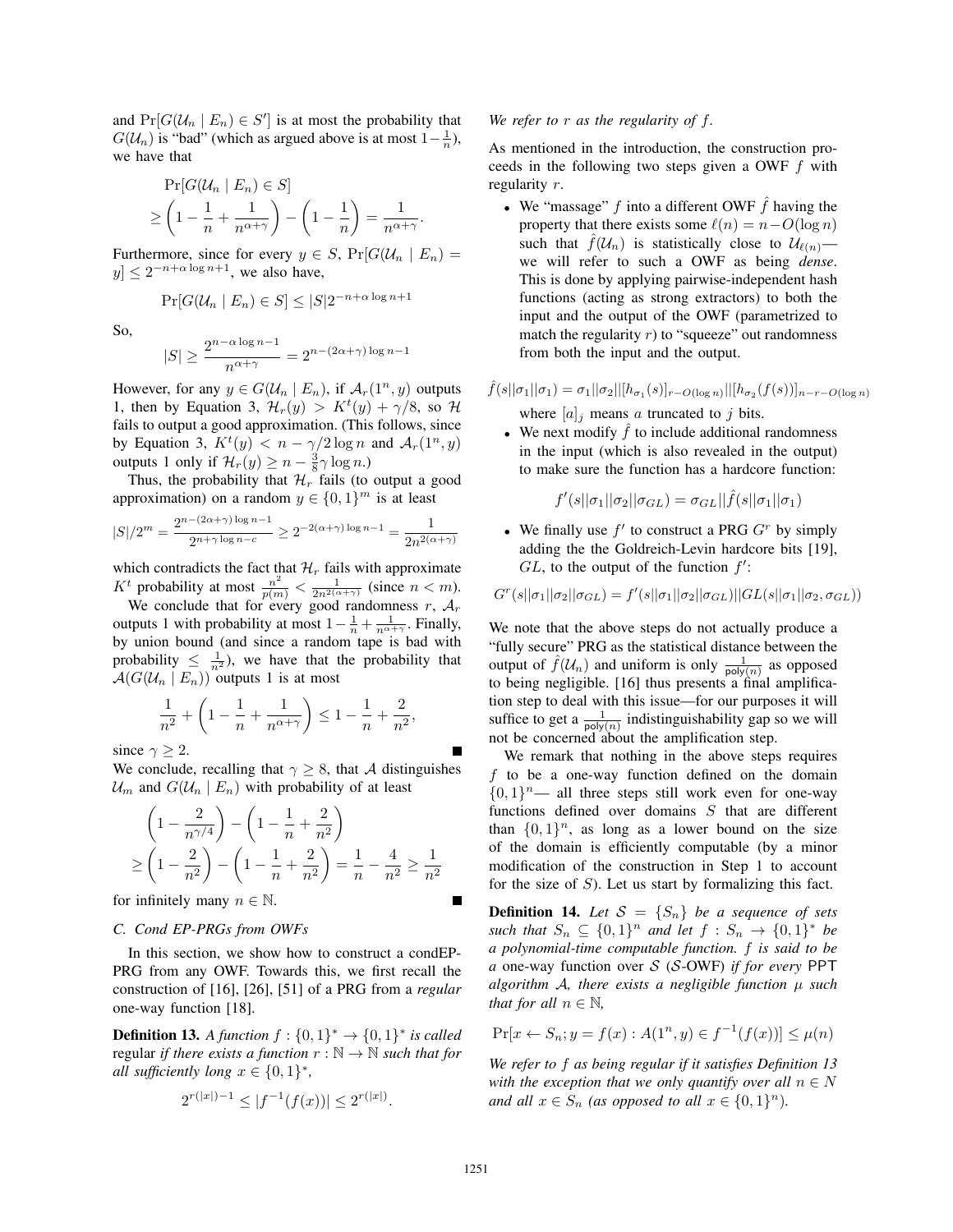We say that a *family of functions*  $\{f_i\}_{i\in I}$  *is efficiently computable* if there exists a polynomial-time algorithm M such that  $M(i, x) = f_i(x)$ .

**Lemma 3** (implicit in [16], [51]). Let  $S = \{S_n\}$  be *a sequence of sets such that*  $S_n \subseteq \{0,1\}^n$ *, let s be an efficiently computable function such that*  $s(n) \leq \log |S_n|$ , *and let* f *be an* S-OWF with regularity  $r(\cdot)$ *. Then, there exists a constant*  $c \geq 1$  *such that for every*  $\alpha', \gamma' \geq 0$ , there exists an efficiently computable family of functions *there exists an efficiently computable family of functions*  ${f'_i}_{i \in \mathbb{N}}$ , and an efficiently computable function GL, *such that the following holds for*  $\ell(n) = s(n) + 3n^c$  −  $2\alpha' \log n$ ,  $\ell'(n) = \ell(n) + \gamma' \log n$ :<br>
density, For all sufficiently

• density: *For all sufficiently large* n*, the distributions*

$$
- \{x \leftarrow S_n, \sigma_1, \sigma_2, \sigma_{GL} \leftarrow \{0,1\}^{n^c} : f'_{r(n)}(x, \sigma_1, \sigma_2, \sigma_{GL})\}, \text{ and}
$$
  
\n
$$
- \mathcal{U}_{\ell(n)}
$$
  
\nare  $\frac{3}{n^{\alpha'/2}}$ -close in statistical distance.

- pseudorandomness: *The ensembles of distributions,*
	- $\{x \leftarrow S_n, \sigma_1, \sigma_2, \sigma_{GL} \leftarrow \{0, 1\}^{n^c} : f'_{r(n)}(x, \sigma_1, \sigma_2, \sigma_{GL})\}_{n \in \mathbb{N}}$ , and<br>  $\{f_{\mathcal{U}_{\alpha} \cup \alpha}\}$  $- \left\{\mathcal{U}_{\ell'(n)}\right\}_{n \in \mathbb{N}}$

 $are \frac{4}{n^{\alpha'/2}}$ -indistinguishable.

*Proof:* Given a  $r(\cdot)$ -regular S-OWF f, the construction of  $f'$  has the form

$$
f'(s||\sigma_1||\sigma_1||\sigma_{GL}) = \sigma_{GL}||\sigma_1||\sigma_2||
$$
  

$$
[h_{\sigma_1}(s)]_{r-\alpha'\log n}||[h_{\sigma_2}(f(s))]_{s(n)-r-\alpha'\log n}
$$

where  $|x| = n, |\sigma_1| = |\sigma_2| = |\sigma_c| = n^c$ , and  $GL(x, \sigma_1, \sigma_2, \sigma_{GL})$  is simply the Goldreich-Levin hardcore predicate [19] outputting  $\gamma' \log n$  inner products<br>between x and vectors in  $\sigma_{\alpha x}$ . The function  $f'$  thus between x and vectors in  $\sigma_{GL}$ . The function  $f'_r$  thus maps  $n' = n + 3n^c$  bits to  $3n^c + s(n) - 2\alpha' \log n$  bits,<br>and once we add the output of *GL*, the total output length and once we add the output of GL, the total output length becomes  $3n^c + s(n) - 2\alpha' \log n + \gamma' \log n$  as required. The proof in [16] [51] directly works to show that  $f \in \mathcal{C}$ [1] proof in [16], [51] directly works to show that  $\{f_i\}$ ,  $GL$ satisfy the requirements stated in the theorem.

We additionally observe that every OWF actually is a regular S-OWFs for a sufficiently large  $S$ .

Lemma 4. *Let* f *be an one way function. There exists an integer function*  $r(\cdot)$  *and a sequence of sets*  $S = \{S_n\}$ *such that*  $S_n \subseteq \{0, 1\}^n$ ,  $|S_n| \geq \frac{2^n}{n}$ , and f *is a* S-OWF<br>with regularity r *with regularity* r*.*

*Proof:* The following simple claim is the crux of the proof:

**Claim 3.** *For every*  $n \in \mathbb{N}$ , *there exists an integer*  $r_n \in$ [n] *such that*

$$
\Pr[x \leftarrow \{0, 1\}^n : 2^{r_n - 1} \le |f^{-1}(f(x)|) \le 2^{r_n}] \ge \frac{1}{n}.
$$

8We refer the reader to the full version for a detailed proof.

*Proof:* For all  $i \in [n]$ , let

$$
w(i) = \Pr[x \leftarrow \{0, 1\}^n : 2^{i-1} \le |f^{-1}(f(x))| \le 2^i].
$$

Since for all  $x$ , the number of pre-images that map to  $f(x)$  must be in the range of  $[1, 2^n]$ , we know that  $\sum_{n=1}^n f(x) = 1$ . By an averaging argument, there must  $\sum_{i=1}^{n} w(i) = 1$ . By an averaging argument, there must<br>exists such x, that  $w(x) > \frac{1}{x}$ exists such  $r_n$  that  $w(r_n) \geq \frac{1}{n}$ .<br>Let  $x(n) = r$  for every

Let  $r(n) = r_n$  for every  $n \in N$ ,  $S_n = \{x \in \{1\}^n : 2^{r(n)-1} < |f^{-1}(f(x))| < 2^{r(n)}\}$ ; requiring  $\{0,1\}^n : 2^{r(n)-1} \leq |f^{-1}(f(x))| \leq 2^{r(n)}\}$ ; regularity<br>of f when the input domain is restricted to S follows of  $f$  when the input domain is restricted to  $S$  follows directly. It only remains to show that  $f$  is a  $\mathcal{S}\text{-OWF}$ ; this follows directly from the fact that the set  $S_n$  are dense in  $\{0, 1\}$ . More formally, assume for contradiction that there exists a PPT algorithm  $A$  that inverts  $f$  with probability  $\varepsilon(n)$  when the input is sampled in  $S_n$ . Since  $|S_n| \geq \frac{2^n}{n}$ , it follows that A can invert f with probability at least  $\varepsilon(n)/n$  over uniform distribution, which is a contradiction (as  $f$  is a OWF).

By combining Lemma 3 and Lemma 4, we can directly get an EP-PRG defined over a subset  $S$ . We next turn to showing how to instead get a μ*-conditionally secure* EP-PRG that is defined over  $\{0,1\}^n$ . The formal proof appears in the full version and we only give the statement of the theorem as below.

Theorem 15. *Assume that one way functions exist. Then, there exists a polynomial*  $t_0(\cdot)$  *such that for every*  $\alpha > 1$   $\delta > 1$  *there exists a (* $\frac{1}{\epsilon}$ )-condEP-PRG *every*  $\gamma > 1, \delta > 1$ , there exists a  $\left(\frac{1}{n^{\delta}}\right)$ -condEP-PRG<br>  $C' = 0.11^n \rightarrow 10.11^{n+\gamma \log n}$  with running time  $G'_{\delta,\gamma} : \{0,1\}^n \to \{0,1\}^{n+\gamma \log n}$  with running time<br>bounded by  $(\gamma + \delta)t_2(n)$ *bounded by*  $(\gamma + \delta)t_0(n)$ *.* 

We now use a standard padding trick to obtain a rate-1 efficient  $\mu$ -cond EP-PRG: we simply output the first  $n - \ell$  bits unchanged, and next apply a cond EP-PRG on the last  $\ell$  bits. Since we only have a cond EP-PRG that satisfies inverse polynomial (as opposed to negligible) indistinguishability, we need to be a bit careful with the choice of the parameters. The formal proof appears in the full version and we only give the statement of the theorem as below.

Theorem 16. *Assume that one way functions exist. Then, for every*  $\gamma > 1$ *, there exists a rate-1 efficient*  $\mu$ -cond *EP-PRG*  $G_\gamma$  :  $\{0,1\}^n \rightarrow \{0,1\}^{n+\gamma \log n}$ , where  $\mu(n) =$  $1/n^2$ .

### VI. ACKNOWLEDGEMENTS

We are very grateful to Eric Allender, Kai-min Chung, Naomi Ephraim, Cody Freitag, Johan Håstad, Yuval Ishai, Ilan Komargodski, Rahul Santhanam, and abhi shelat for extremely helpful comments. We are also very grateful to the anonymous FOCS reviewers.

Supported in part by NSF Award SATC-1704788, NSF Award RI-1703846, AFOSR Award FA9550-18-1- 0267, and a JP Morgan Faculty Award. This research is based upon work supported in part by the Office of the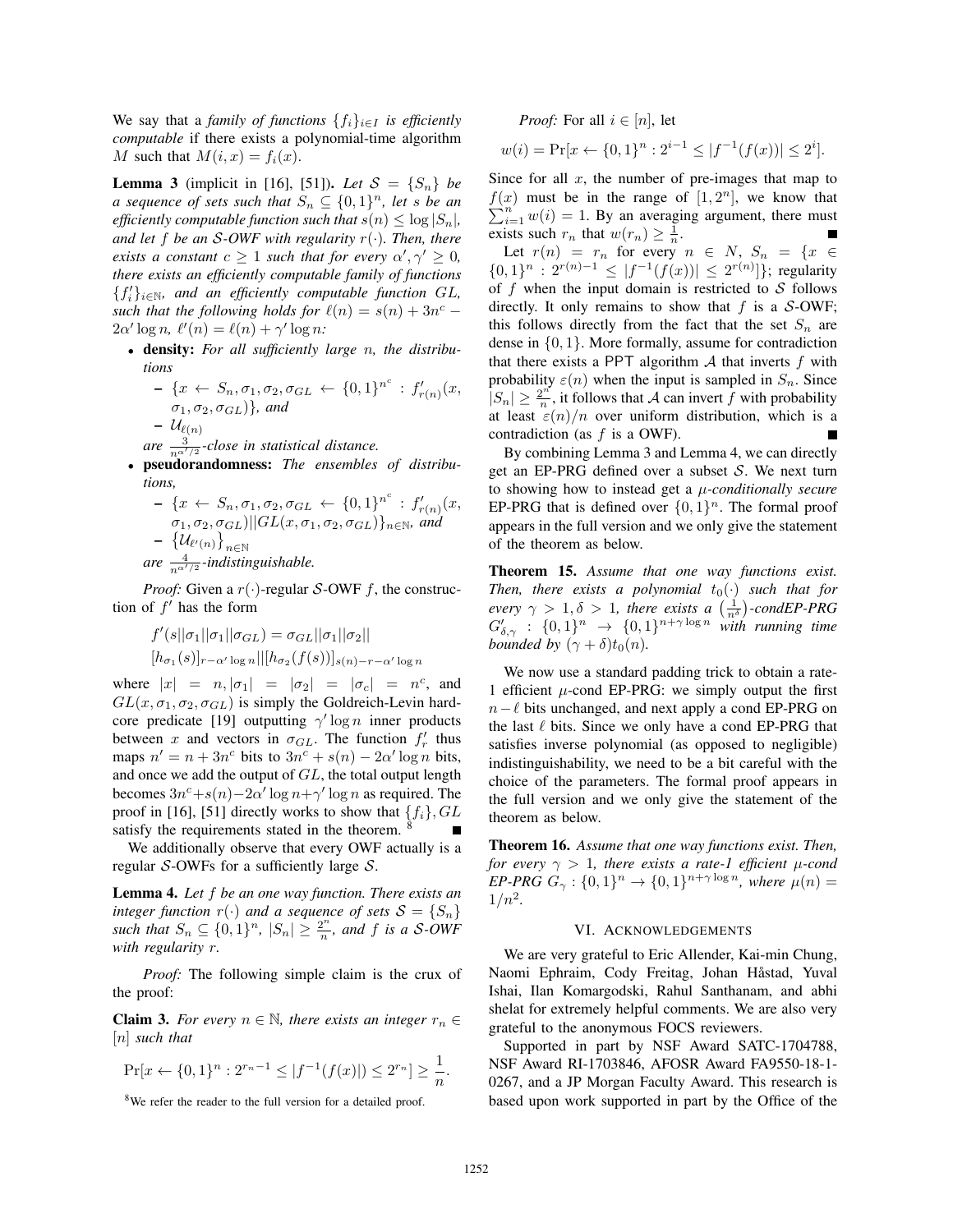Director of National Intelligence (ODNI), Intelligence Advanced Research Projects Activity (IARPA), via 2019- 19-020700006. The views and conclusions contained herein are those of the authors and should not be interpreted as necessarily representing the official policies, either expressed or implied, of ODNI, IARPA, or the U.S. Government. The U.S. Government is authorized to reproduce and distribute reprints for governmental purposes notwithstanding any copyright annotation therein.

#### **REFERENCES**

- [1] Miklós Ajtai. Generating hard instances of lattice problems. In *Proceedings of the Twenty-Eighth Annual ACM Symposium on the Theory of Computing, Philadelphia, Pennsylvania, USA, May 22-24, 1996*, pages 99–108, 1996.
- [2] Eric Allender. The complexity of complexity. In *Computability and Complexity - Essays Dedicated to Rodney G. Downey on the Occasion of His 60th Birthday*, pages 79–94, 2017.
- [3] Eric Allender. Ker-i ko and the study of resourcebounded kolmogorov complexity. In *Complexity and Approximation - In Memory of Ker-I Ko*, pages 8–18, 2020.
- [4] Eric Allender. The new complexity landscape around circuit minimization. In *Language and Automata Theory and Applications - 14th International Conference, LATA 2020, Milan, Italy, March 4-6, 2020, Proceedings*, pages 3–16, 2020.
- [5] Eric Allender, Harry Buhrman, Michal Koucky, Dieter Van Melkebeek, and Detlef Ronneburger. Power from random strings. *SIAM Journal on Computing*, 35(6):1467–1493, 2006.
- [6] Eric Allender and Bireswar Das. Zero knowledge and circuit minimization. *Inf. Comput.*, 256:2–8, 2017.
- [7] Frank Arute, Kunal Arya, Ryan Babbush, Dave Bacon, Joseph C. Bardin, Rami Barends, Rupak Biswas, Sergio Boixo, Fernando G. S. L. Brandao, David A. Buell, Brian Burkett, Yu Chen, Zijun Chen, Ben Chiaro, Roberto Collins, William Courtney, Andrew Dunsworth, Edward Farhi, Brooks Foxen, Austin Fowler, Craig Gidney, Marissa Giustina, Rob Graff, Keith Guerin, Steve Habegger, Matthew P. Harrigan, Michael J. Hartmann, Alan Ho, Markus Hoffmann, Trent Huang, Travis S. Humble, Sergei V. Isakov, Evan Jeffrey, Zhang Jiang, Dvir Kafri, Kostyantyn Kechedzhi, Julian Kelly, Paul V. Klimov, Sergey Knysh, Alexander Korotkov, Fedor Kostritsa, David Landhuis, Mike Lindmark, Erik Lucero, Dmitry Lyakh, Salvatore Mandrà, Jarrod R. McClean, Matthew McEwen, Anthony Megrant, Xiao Mi, Kristel Michielsen, Masoud Mohseni, Josh Mutus, Ofer Naaman, Matthew Neeley, Charles Neill, Murphy Yuezhen Niu, Eric Ostby, Andre Petukhov, John C. Platt, Chris Quintana, Eleanor G. Rieffel, Pedram Roushan, Nicholas C. Rubin, Daniel Sank, Kevin J. Satzinger, Vadim Smelyanskiy, Kevin J. Sung, Matthew D. Trevithick, Amit Vainsencher, Benjamin Villalonga, Theodore White, Z. Jamie Yao,

Ping Yeh, Adam Zalcman, Hartmut Neven, and John M. Martinis. Quantum supremacy using a programmable superconducting processor. *Nature*, 574(7779):505–510, 2019.

- [8] László Babai and Shlomo Moran. Arthur-merlin games: A randomized proof system, and a hierarchy of complexity classes. *J. Comput. Syst. Sci.*, 36(2):254–276, 1988.
- [9] Boaz Barak. The complexity of public-key cryptography. In *Tutorials on the Foundations of Cryptography*, pages 45–77. 2017.
- [10] Manuel Blum. Coin flipping by telephone A protocol for solving impossible problems. In *COMPCON'82, Digest of Papers, Twenty-Fourth IEEE Computer Society International Conference, San Francisco, California, USA, February 22-25, 1982*, pages 133–137. IEEE Computer Society, 1982.
- [11] Manuel Blum and Silvio Micali. How to generate cryptographically strong sequences of pseudo-random bits. *SIAM Journal on Computing*, 13(4):850–864, 1984.
- [12] Gregory J. Chaitin. On the simplicity and speed of programs for computing infinite sets of natural numbers. *J. ACM*, 16(3):407–422, 1969.
- [13] Whitfield Diffie and Martin Hellman. New directions in cryptography. *IEEE Transactions on Information Theory*, 22(6):644–654, 1976.
- [14] Uriel Feige. Relations between average case complexity and approximation complexity. In *Proceedings on 34th Annual ACM Symposium on Theory of Computing, May 19-21, 2002, Montreal, Qu ´ ebec, Canada ´* , pages 534–543, 2002.
- [15] Uriel Feige and Adi Shamir. Witness indistinguishable and witness hiding protocols. In *STOC '90*, pages 416– 426, 1990.
- [16] Oded Goldreich. *Foundations of Cryptography Basic Tools*. Cambridge University Press, 2001.
- [17] Oded Goldreich, Shafi Goldwasser, and Silvio Micali. On the cryptographic applications of random functions. In *CRYPTO*, pages 276–288, 1984.
- [18] Oded Goldreich, Hugo Krawczyk, and Michael Luby. On the existence of pseudorandom generators. *SIAM Journal on Computing*, 22(6):1163–1175, 1993.
- [19] Oded Goldreich and Leonid A. Levin. A hard-core predicate for all one-way functions. In *STOC*, pages 25– 32, 1989.
- [20] Shafi Goldwasser and Silvio Micali. Probabilistic encryption. *J. Comput. Syst. Sci.*, 28(2):270–299, 1984.
- [21] Shafi Goldwasser, Silvio Micali, and Charles Rackoff. The knowledge complexity of interactive proof systems. *SIAM Journal on Computing*, 18(1):186–208, 1989.
- [22] Yuri Gurevich. The challenger-solver game: variations on the theme of p=np. In *Logic in Computer Science Column, The Bulletin of EATCS*. 1989.